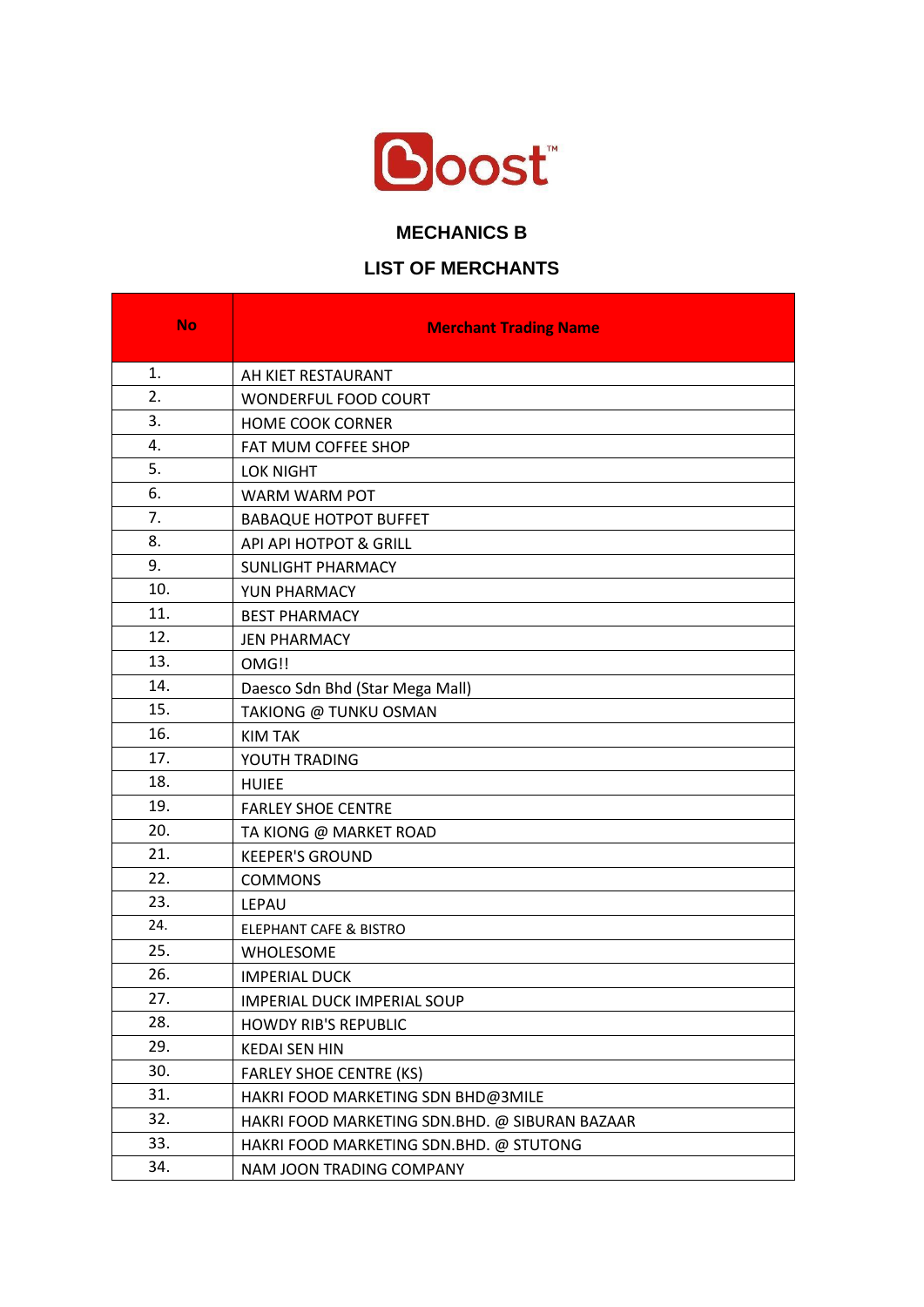| 35. | <b>SIN KIT HIN</b>                                 |
|-----|----------------------------------------------------|
| 36. | <b>SOUTHBANK GRILL &amp; CHILL</b>                 |
| 37. | AUTHENTIC CHICKEN RICE@LA PROMENADE                |
| 38. | CHOO CHOO CHICKEN @ KUCHING                        |
| 39. | <b>CHONG QING GRILLED FISH</b>                     |
| 40. | <b>SOUTHBANK GRILL &amp; CHILL</b>                 |
| 41. | LA BOCA RIA                                        |
| 42. | <b>GANA GARDEN BISTRO</b>                          |
| 43. | <b>MONGOLIAN MASTER</b>                            |
| 44. | LITTLE ORIENTAL CAFE                               |
| 45. | THE BUTCHER'S TABLE                                |
| 46. | FOOK AN MEDICAL HALL                               |
| 47. | FOH HING LOONG ENT                                 |
| 48. | GENTINGMAS MALL @ SANDAKAN HARBOUR SQUARE          |
| 49. | GENTINGMAS MALL @ JALAN AIRPORT                    |
| 50. | <b>JETSIN SDN BHD</b>                              |
| 51. | C-CARE ENTERPRISE SDN. BHD. (ISTANA AYAM TUA)      |
| 52. | KOJASA HOLDINGS BHD, KOTA KINABALU                 |
| 53. | CHAU SUI TECK (BDC) SDN BHD                        |
| 54. | CHAU SUI TECK (LD) SDN BHD                         |
| 55. | CHAU SUI TECK (MAWAR) SDN BHD                      |
| 56. | CHAU SUI TECK (SDK) SDN BHD (BRANCH 1)             |
| 57. | CHAU SUI TECK (SDK) SDN BHD (BRANCH 4)             |
| 58. | CHAU SUI TECK (TWU) SDN BHD                        |
| 59. | SUNLIGHT PHARMACY @ KUBOTA SQUARE                  |
| 60. | SUNLIGHT PHARMACY @ JALAN KASTAM LAMA              |
| 61. | SUNLIGHT PHARMACY @ BANDAR SABINDO                 |
| 62. | SUNLIGHT PHARMACY @ JALAN DUNLOP                   |
| 63. | SUNLIGHT PHARMACY @ PUSAT KOMERSIAL BINTANG KUBOTA |
| 64. | JIN HUA COLDSTORAGE SDN BHD                        |
| 65. | INSTAR SUPERFRESH SDN. BHD.                        |
| 66. | INSTAR SUPERFRESH (SIN ON)                         |
| 67. | INSTAR SUPERFRESH (UNIPARK)                        |
| 68. | INSTAR SUPERFRESH (SANDAKAN)                       |
| 69. | INSTAR MEGA SDN. BHD.                              |
| 70. | INSMARK SUPERFRESH SDN. BHD.                       |
| 71. | <b>CITY GOURMENT</b>                               |
| 72. | LING'S FRESH VEGEFRUITS MARKETING                  |
| 73. | <b>SHOP &amp; SAVE</b>                             |
| 74. | <b>HONG SENG</b>                                   |
| 75. | <b>WANGI MART</b>                                  |
| 76. | TAI YANG SUPERMARKET                               |
| 77. | NEW WK RESTAURANT                                  |
| 78. | Ju Xiang Food Industries                           |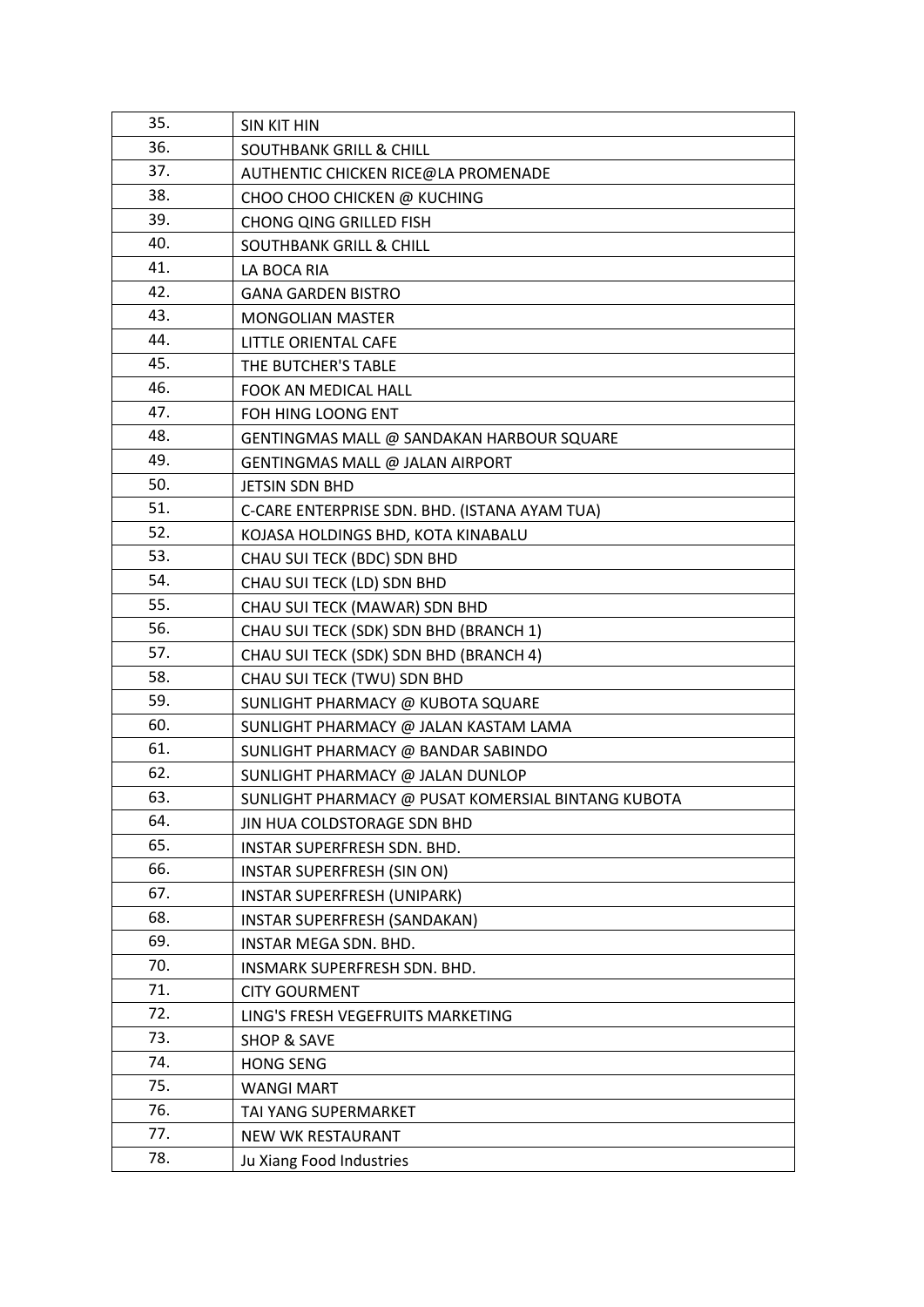| 79.  | THE FRESH MEAT SHOP                 |
|------|-------------------------------------|
| 80.  | STHAMIN SUPERMARKET @ KUHARA        |
| 81.  | <b>MICRON TM</b>                    |
| 82.  | KDH PHARMACY & HEALTHMART PLT       |
| 83.  | <b>CHOICE FOODS</b>                 |
| 84.  | <b>JC SUN TRADING</b>               |
| 85.  | <b>MIBO MART</b>                    |
| 86.  | <b>FRESH &amp; FROZEN MARKET</b>    |
| 87.  | G-MART                              |
| 88.  | <b>G-MART MUHIBABAH</b>             |
| 89.  | PASAR MINI MYSHOP                   |
| 90.  | <b>1 RACK ENTERPRISE</b>            |
| 91.  | <b>PMG PHARMACY</b>                 |
| 92.  | PMG PHARMACY (DONGGONGON)           |
| 93.  | PMG PHARMACY (BEAUFORT)             |
| 94.  | PMG PHARMACY (HARBOUR SQ)           |
| 95.  | PMG PHARMACY (KOTA BELUD)           |
| 96.  | PMG PHARMACY (PAPAR)                |
| 97.  | PMG PHARMACY (RANAU)                |
| 98.  | PMG PHARMACY (SDK MILE 4)           |
| 99.  | PMG PHARMACY (SIPITANG)             |
| 100. | PMG PHARMACY (TAWAU)                |
| 101. | THE STOP N SHOP-KOTA KINABALU       |
| 102. | GAM TONG @ BORNEO HYPERMALL         |
| 103. | SAGE CAFE + KITCHEN                 |
| 104. | GAM TONG @ CITY MALL                |
| 105. | NEW WK RESTAURANT                   |
| 106. | SAGE CAFE + KITCHEN @ JALAN SIM HUA |
| 107. | STHAMIN SUPERMARKET HILLTOP         |
| 108. | RUSTIQUE 84 CHILL & DINE            |
| 109. | STHAMIN SUPERMARKET                 |
| 110. | <b>STHAMIN LDU</b>                  |
| 111. | TONG HUP CASH & CARRY               |
| 112. | DE MARKET                           |
| 113. | G.U.S. (M) SDN BHD (-) 1            |
| 114. | G.U.S (NILAI)                       |
| 115. | G.U.S (TG.MALIM) SB                 |
| 116. | G.U.S (TELOK) SDN BHD               |
| 117. | G.U.S.(BKT BERUNTUNG)               |
| 118. | SHUANG-LIM CASH & CA                |
| 119. | CB GROCER SDN BHD                   |
| 120. | <b>Eden Pharmacy</b>                |
| 121. | Kian Hong                           |
| 122. | <b>KS Mart (Kluang)</b>             |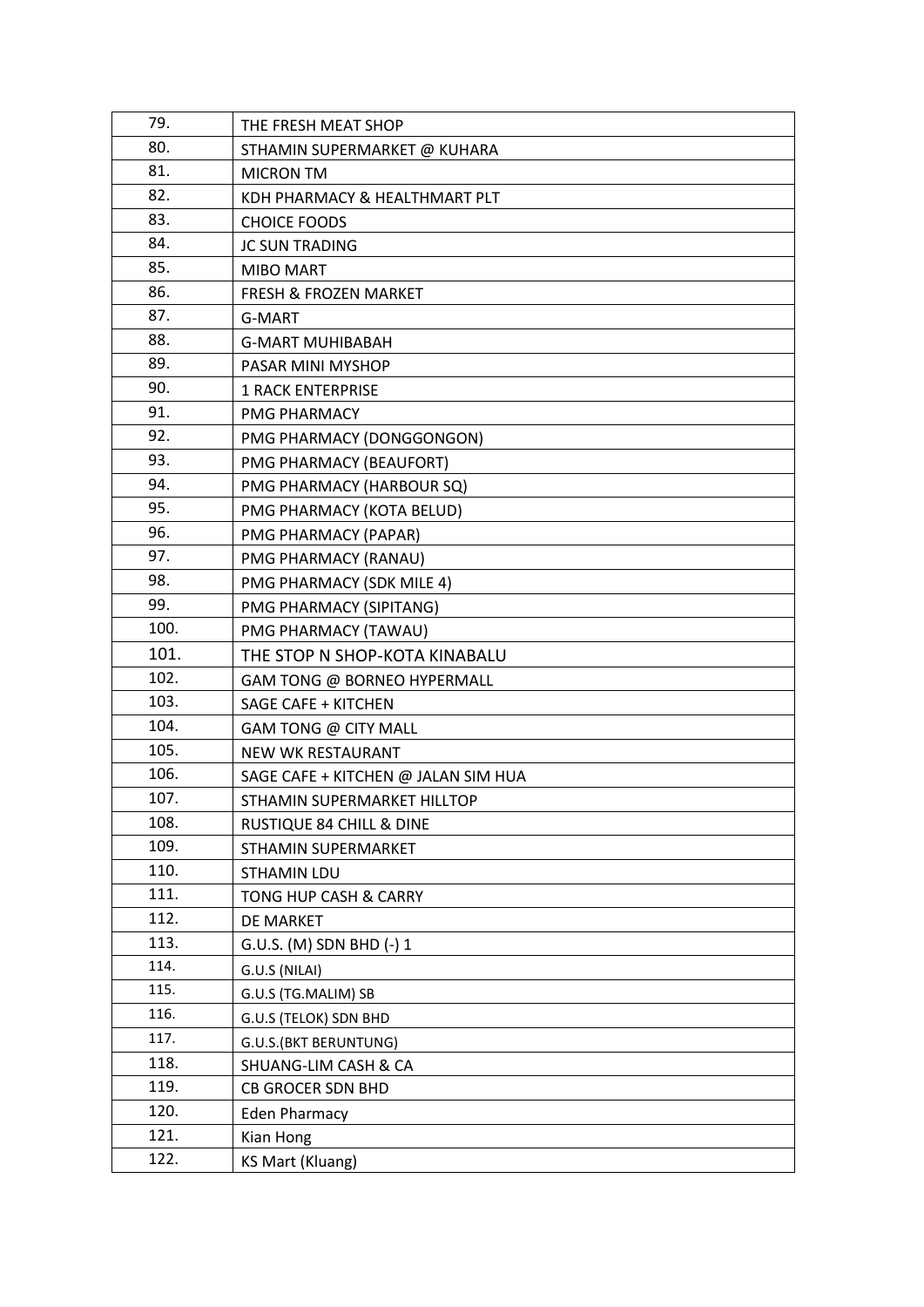| 123. | KS Mart (Simpang Renggam)                           |
|------|-----------------------------------------------------|
| 124. | <b>KS Mart Signature (Segamat Central)</b>          |
| 125. | Lian Yi Marketing Sdn Bhd (Blok 4 STD, Sri Aman)    |
| 126. | Lian Yi Marketing Sdn Bhd (Jalan Council, Sri Aman) |
| 127. | Lian Yi Marketing Sdn Bhd (Betong)                  |
| 128. | <b>EDEN PHARMACY</b>                                |
| 129. | PASAR MINI KIAN HONG                                |
| 130. | Gold River Pharmacy, Batu Ferringhi                 |
| 131. | Green River IP, Penang                              |
| 132. | KINGHIN - JLN BPM 2                                 |
| 133. | KINGHIN - JLN BPM 5                                 |
| 134. | KINGHIN - JLN KLJ 6                                 |
| 135. | KINGHIN - JLN TEMENGGONG                            |
| 136. | Shang Pin Fresh Mart (Batu Pahat)                   |
| 137. | Shang Pin Fresh Mart (Kulai)                        |
| 138. | Shang Pin Fresh Mart (Simpang Rengam)               |
| 139. | Shang Pin Fresh Mart (Pekan Nenas)                  |
| 140. | TS Marine Products Trading (Muar)                   |
| 141. | Wan Seng Lee Food & Ice Cream (Ipoh)                |
| 142. | Yuan's Hainanese & Western (Cheras)                 |
| 143. | Yuan's Hainanese & Western (Jalan Lanchang)         |
| 144. | Yuan's Hainanese & Western (Puchong)                |
| 145. | The BAR <sup>°</sup> N, 1Mont Kiara                 |
| 146. | The BAR <sup>°</sup> N, CITTA Mall                  |
| 147. | The BAR <sup>°</sup> N, Desa Parkcity               |
| 148. | The BAR <sup>°</sup> N, Gurney Plaza                |
| 149. | The BAR <sup>°</sup> N, IOI CITY MALL               |
| 150. | The BAR <sup>°</sup> N, Mid Valley                  |
| 151. | The BAR <sup>°</sup> N, Pavilion                    |
| 152. | The BAR <sup>°</sup> N, Sunway Pyramid              |
| 153. | HTM PHARMACY (IPOH GARDEN)                          |
| 154. | HTM PHARMACY (KAMPAR)                               |
| 155. | HTM PHARMACY (TELUK INTAN)                          |
| 156. | HTM PHARMACY (CHEMOR)                               |
| 157. | HTM PHARMACY (IPOH TOWN)                            |
| 158. | HTM PHARMACY (BDR. SERI BOTANI)                     |
| 159. | HTM PHARMACY (BERCHAM)                              |
| 160. | HTM PHARMACY (PASIR PUTEH)                          |
| 161. | HTM PHARMACY (BATU GAJAH) SDN BHD                   |
| 162. | HTM PHARMACY (FIRST GARDEN)                         |
| 163. | SUNG KHONG HOLDINGS (M) SDN BHD                     |
| 164. | <b>SUNG KHONG TRADING</b>                           |
| 165. | HTM PHARMACY (SG SIPUT)                             |
| 166. | HTM PHARMACY (SIMEE)                                |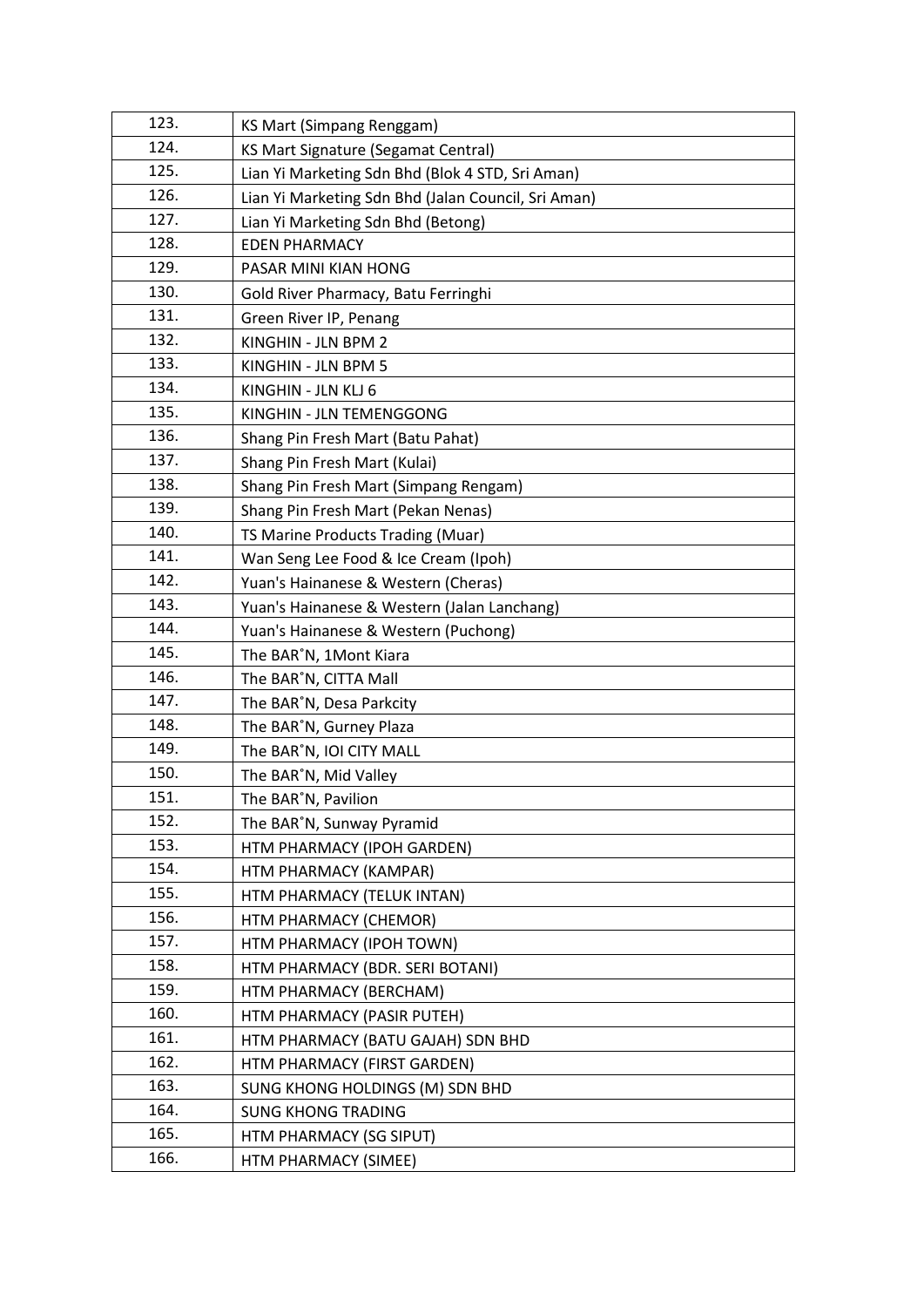| 167. | HTM PHARMACY (BIDOR)                      |
|------|-------------------------------------------|
| 168. | Hup Soon (Ipoh Main)                      |
| 169. | <b>DOREMART SDN BHD - SIBU</b>            |
| 170. | Boulvrd Trdg SB-HQ, Miri                  |
| 171. | Boulvrd Trg SB-Lambir Lnd                 |
| 172. | <b>Boulvrd Trg SB-Miri</b>                |
| 173. | Boulvrd Trg SB-Tudan Miri                 |
| 174. | Boulvrd Trg SB-Tmn Tunku                  |
| 175. | Boulvrd Trg SB-Niah Lnd                   |
| 176. | Blvrd Trg SB-Jln Luak BY3                 |
| 177. | <b>Boulevard-Blvrd Mall</b>               |
| 178. | <b>Boulevard-Imperial Mall</b>            |
| 179. | Boulevard-Sabah                           |
| 180. | Boulevard-Kuching                         |
| 181. | <b>Boulevard-Blyrd Mall</b>               |
| 182. | <b>Boulevard-Imperial Mall</b>            |
| 183. | Boulevard-Kuching                         |
| 184. | Boulevard-Sabah                           |
| 185. | <b>Boulevard Trading-Miri</b>             |
| 186. | <b>Boulevard Trading-Miri Concession</b>  |
| 187. | Boulevard Trading-Kuala Baram             |
| 188. | <b>Boulevard Trading-Lambir Land</b>      |
| 189. | <b>Boulevard Trading-Niah Land</b>        |
| 190. | <b>Boulevard Trading-Jln Bakam</b>        |
| 191. | <b>Boulevard Trading-Piasau Link</b>      |
| 192. | [BOULEVARD HYPER-KCH7]                    |
| 193. | [BLVD HYPER-IMPERIAL12]                   |
| 194. | [BOULEVARD HYPER-KK1]                     |
| 195. | [BLVD HYPER-BLVDMALL10]                   |
| 196. | BLVD HYPER-IMPERIAL1                      |
| 197. | [BOULEVARD TRADING SDN BHD - PIASAU LINK] |
| 198. | BOULEVARD TRADING SDN BHD-MOSJAYA         |
| 199. | BOULEVARD TRADING SDN BHD-TAMAN TUNKU     |
| 200. | <b>BOULEVARD TRADING SDN BHD-TOWN</b>     |
| 201. | BOULEVARD TRADING SDN BHD-LUAK BAY        |
| 202. | BOULEVARD TRADING SDN BHD-BATU NIAH       |
| 203. | BOULEVARD TRADING SDN BHD-PERMY           |
| 204. | BOULEVARD TRADING SDN BHD-PIASAU LINK     |
| 205. | <b>BOULEVARD HYPERMARKET BINTULU</b>      |
| 206. | <b>GOLDEN DRAGON CITY-SAMARAHAN</b>       |
| 207. | <b>GOLDEN DRAGON CITY-SURVEY</b>          |
| 208. | <b>GOLDEN DRAGON CITY-JLN SETIA RAJA</b>  |
| 209. | GOLDEN DRAGON CITY-PENRISSEN ROAD         |
| 210. | Golden Dragon City-Kota Belud             |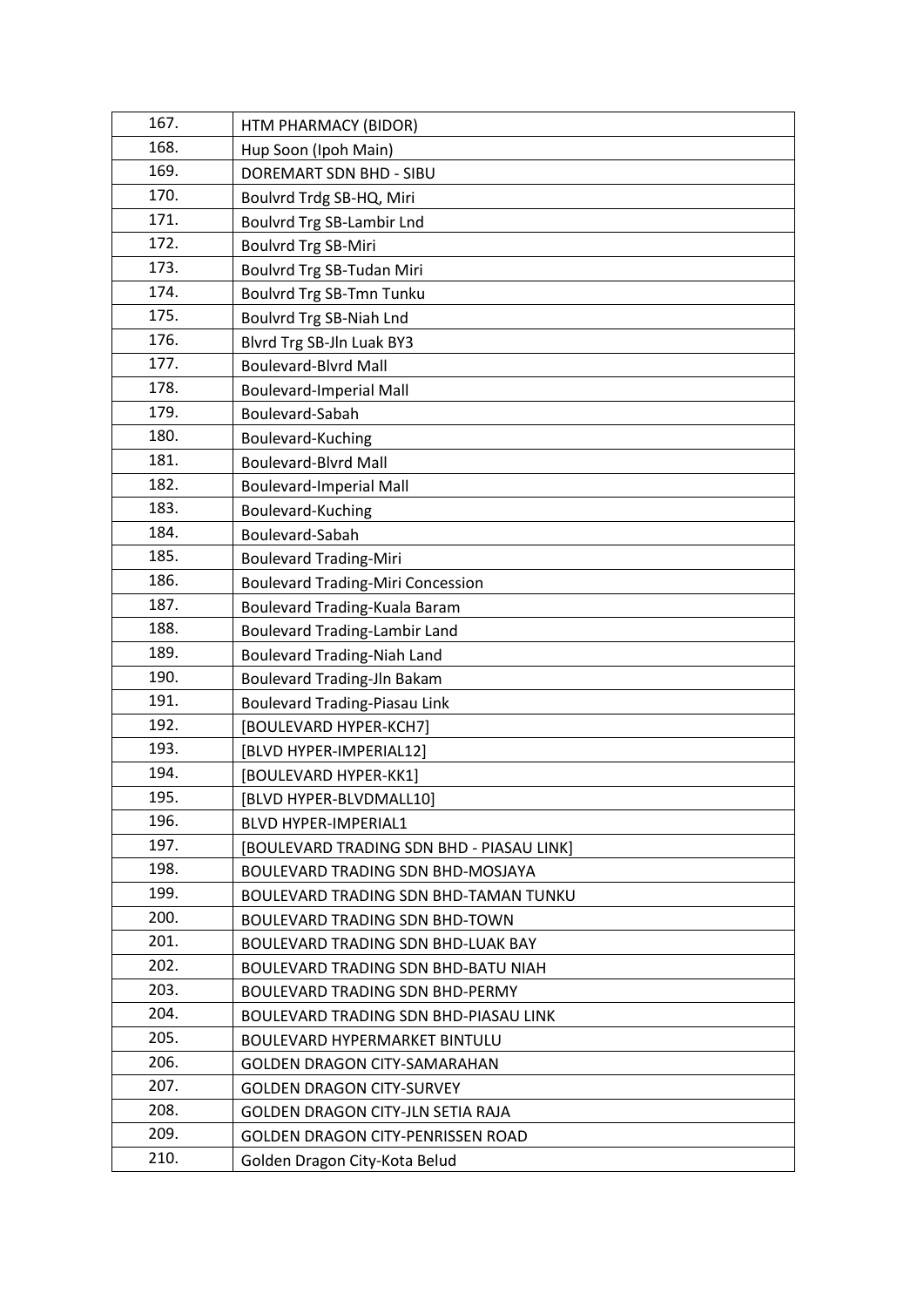| 211. | Golden Dragon City-Papar                         |
|------|--------------------------------------------------|
| 212. | Golden Dragon City-Kinarut                       |
| 213. | Golden Dragon City-Putatan                       |
| 214. | <b>GOLDEN DRAGON CITY-PTT</b>                    |
| 215. | <b>GOLDEN DRAGON CITY-SBH</b>                    |
| 216. | <b>GOLDEN DRAGON-PAPAR</b>                       |
| 217. | <b>GOLDEN DRAGON CITY-KB</b>                     |
| 218. | TONGS-WISMA MERDEKA                              |
| 219. | <b>TONGS-TRAVELLERS SUIT</b>                     |
| 220. | Merdeka Supermarket-Penampang Road               |
| 221. | <b>EVERRISE DEPARTMENTAL STORE</b>               |
| 222. | <b>EVERRISE</b>                                  |
| 223. | EVERRISE DEPARTMENTAL STORE SDN BHD              |
| 224. | GEMILANG SUPERMARKET @ TAWAU                     |
| 225. | GEMILANG SUPERMARKET @ PAVILLION                 |
| 226. | <b>EVERWIN INANAM 1</b>                          |
| 227. | <b>EVERWIN INANAM 2</b>                          |
| 228. | <b>EVERWIN INANAM 3</b>                          |
| 229. | <b>EVERWIN INANAM 4</b>                          |
| 230. | <b>EVERWIN INANAM 5</b>                          |
| 231. | <b>EVERWIN INANAM 6</b>                          |
| 232. | <b>EVERWIN INANAM 7</b>                          |
| 233. | <b>EVERWIN INANAM 8</b>                          |
| 234. | <b>EVERWIN INANAM 9</b>                          |
| 235. | <b>EVERWIN INANAM 10</b>                         |
| 236. | <b>EVERWIN INANAM 11</b>                         |
| 237. | <b>EVERWIN INANAM 12</b>                         |
| 238. | <b>EVERWIN INANAM 13</b>                         |
| 239. | <b>EVERWIN</b>                                   |
| 240. | SUNLIGHT PHARMACY - KUCHING                      |
| 241. | <b>SUNLIGHT PHARMACY - SIBU</b>                  |
| 242. | SUNLIGHT PHARMACY (SARAWAK) SDN BHD-T3 - KUCHING |
| 243. | SALAMKU XTRA (KOK LANAS) SB                      |
| 244. | SALAMKU X'TRA (KJ) SB                            |
| 245. | SALAMKU X'TRA (PALOH) SDN BHD                    |
| 246. | SALAMKU GROCERY                                  |
| 247. | SALAMKU GROCERY                                  |
| 248. | SALAMKU RETL (BM) SB                             |
| 249. | SALAMKU @ JAJAHAN BACHOK                         |
| 250. | SALAMKU @ BARU PASIR PEKAN                       |
| 251. | SALAMKU @ JALAN RAJA BAHAR                       |
| 252. | SALAMKU @ TAMAN GURU DESA PAHLAWAN               |
| 253. | SALAMKU @ KG. TOK BUAK                           |
| 254. | SALAMKU X'TRA (PALOH) SB                         |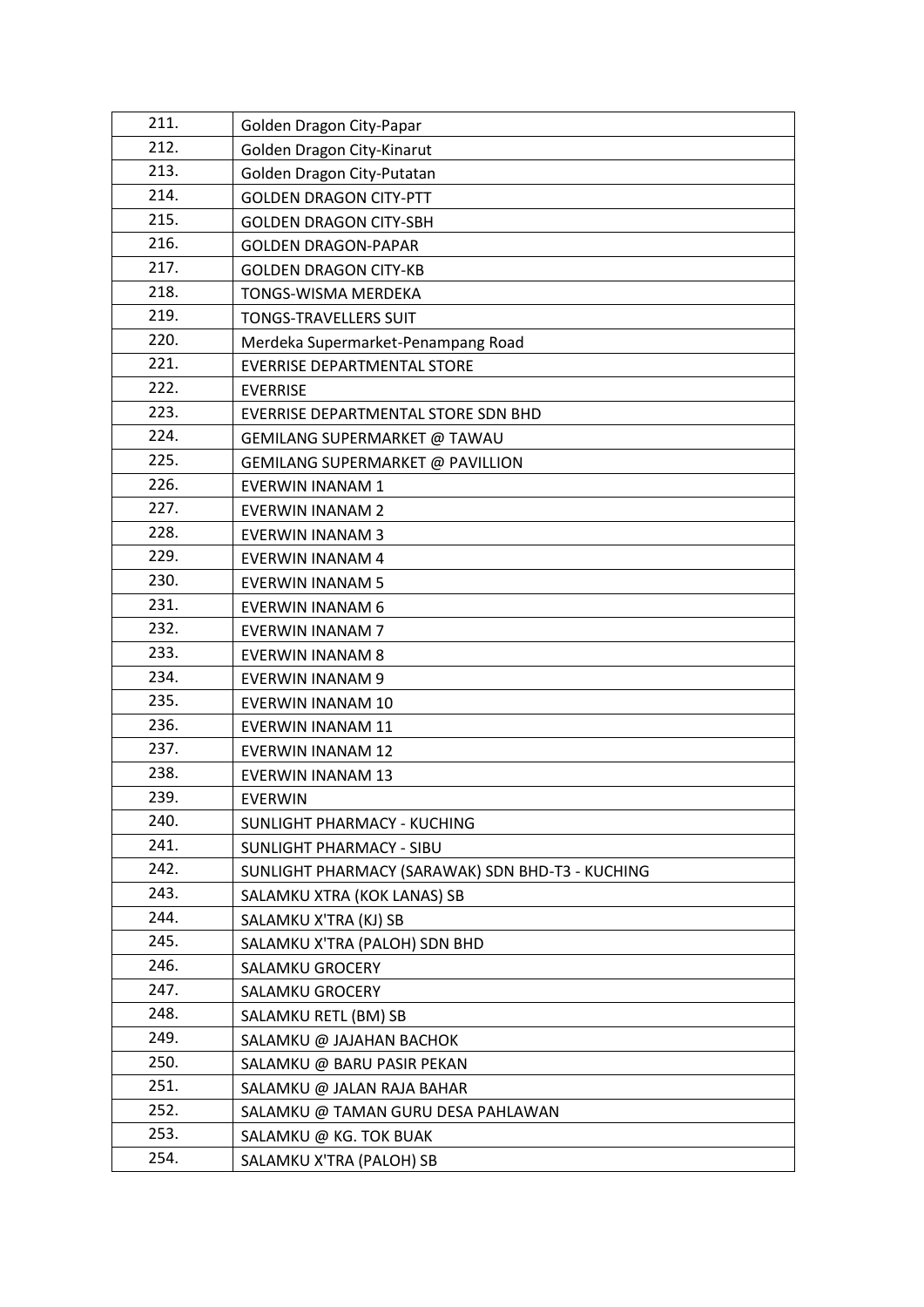| 255. | SALAMKU SUPERMARKET                      |
|------|------------------------------------------|
| 256. | SALAMKU X'TRA S/B                        |
| 257. | PASARAYA PKT (WB)                        |
| 258. | PASARAYA PKT (ST)                        |
| 259. | PASARAYA PKT (Kg PACHAKAN)               |
| 260. | PKT WHOLESALE WAREHOUSE                  |
| 261. | PKT WHOLESALE                            |
| 262. | PKT (KUALA KRAI)                         |
| 263. | PKT (KUALA KRAI) SDN BHD                 |
| 264. | PKT (TENDONG) SDN BHD                    |
| 265. | 109 TRIANG                               |
| 266. | EASY FIT CASH & CARRY SDN BHD            |
| 267. | EASY FIT CASH & CARRY (NORTHERN) SDN BHD |
| 268. | EASY FIT CASH & CARRY ( MELAKA) SDN BHD  |
| 269. | EASY FIT CASH & CARRY (KEDAH) SDN BHD    |
| 270. | <b>GEDUNG ENG HONG - PEKAN</b>           |
| 271. | <b>GEDUNG ENG HONG</b>                   |
| 272. | <b>GEDUNG ENG HONG (SEMAMBU) SDN BHD</b> |
| 273. | ENG HONG MART (SG KARANG) SDN BHD        |
| 274. | ENG HONG (JALAN GAMBANG) SDN BHD         |
| 275. | SYARIKAT ENG HONG SDN BHD                |
| 276. | GEDUNG ENG HONG (PEKAN) SDN BHD          |
| 277. | NIRWANA FRESHMART                        |
| 278. | NIRWANA HYPERMARKET                      |
| 279. | NIRWANA MAJU                             |
| 280. | <b>NIRWANA</b>                           |
| 281. | NIRWANA (BANDAR INDERA MAHKOTA)          |
| 282. | NIRWANA (BUKIT SETONGKOL)                |
| 283. | NIRWANA (AIR PUTIH)                      |
| 284. | NIRWANA (BATU 3)                         |
| 285. | NIRWANA (JAYA GADING)                    |
| 286. | NIRWANA (STAR CITY)                      |
| 287. | NIRWANA (KUALA BERANG)                   |
| 288. | NIRWANA (YONG PENG)                      |
| 289. | NIRWANA (BATU HITAM)                     |
| 290. | NIRWANA (DUNGUN)                         |
| 291. | NIRWANA (INDERA SEMPURNA)                |
| 292. | NIRWANA (KEMAMAN)                        |
| 293. | NIRWANA (KUALA TERENGGANU)               |
| 294. | NIRWANA (KUANTAN)                        |
| 295. | NIRWANA (SEGAMAT)                        |
| 296. | NIRWANA (YAYASAN)                        |
| 297. | NIRWANA (BATU PAHAT)                     |
| 298. | NIRWANA (TONGKANG PECHAH)                |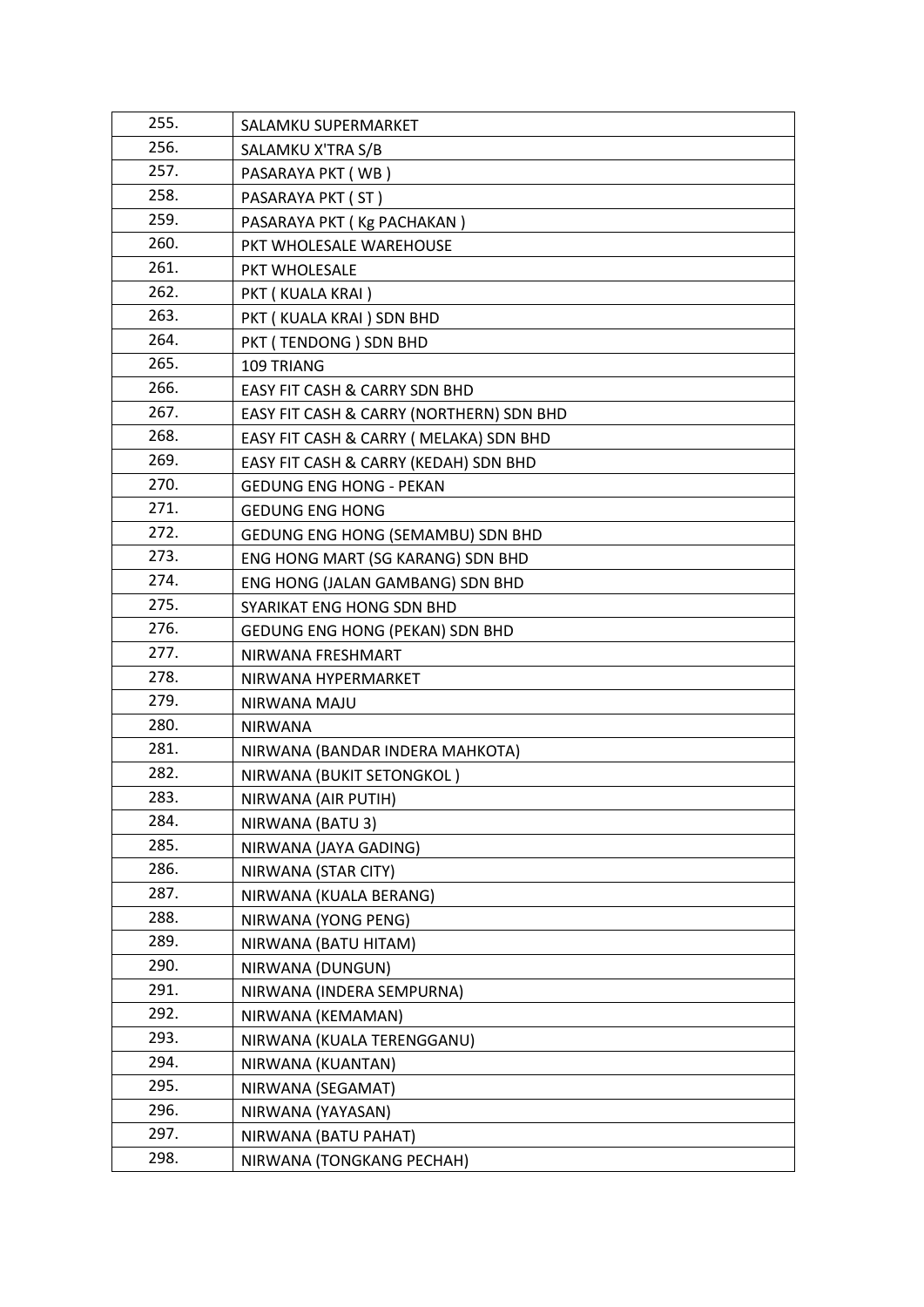| 299. | NIRWANA - PERUAMAHAN KURNIA JAYA          |
|------|-------------------------------------------|
| 300. | PANTAI SELAMAT VALUE MART                 |
| 301. | PANTAI SELAMAT (TAS) FRESHCHOICE SDN BHD  |
| 302. | Ps Tas Frshchoice Sb                      |
| 303. | PANTAI SELAMAT                            |
| 304. | PANTAI SELAMAT SDN BHD                    |
| 305. | <b>BIG 10 - DUYONG</b>                    |
| 306. | BIG 10 - SRI JAYA EMAS                    |
| 307. | BIG 10 - JALAN INDUSTRI CENDERAWAIH       |
| 308. | GEDUNG BIG 10 (JOHOR) SDN BHD             |
| 309. | GEDUNG BIG 10 (KEDAH) SDN BHD             |
| 310. | GEDUNG BIG 10 (N.SEMBILAN) SDN BHD        |
| 311. | <b>BIG 10 SHOPPING CENTRE - KAMPAR</b>    |
| 312. | BIG 10 SUPER STORE - Parit Sulong         |
| 313. | BIG 10 SHOPPING CENTRE - Pauh             |
| 314. | BIG 10 SUPER STORE - Kluang               |
| 315. | <b>BIG 10 GROCER (SGMT)</b>               |
| 316. | <b>BIG 10 GROGER - BANDAR IOI</b>         |
| 317. | Big 10 Grocer (Bukit Baru) Sdn Bhd        |
| 318. | BIG 10 GROCER (BUKIT BARU) SDN BHD        |
| 319. | <b>BIG 10 GROCER(GMBNG)</b>               |
| 320. | Big 10 Grocer M.Prmi                      |
| 321. | GEDUNG BIG 10 - SEGAMAT, JHR              |
| 322. | GEDUNG BIG 11 - ALOR SETAR, KDH           |
| 323. | <b>GEDUNG BIG 12 - SIMPANG EMPAT</b>      |
| 324. | <b>BIG 10 KEDAH</b>                       |
| 325. | Gedung Big 10 (Pahang) Sdn Bhd            |
| 326. | Gedung Big 10 (Central Pahang) Sdn Bhd    |
| 327. | Big 10 Shopping Centre Sdn Bhd            |
| 328. | Big 10 Shopping Centre Regional Sdn Bhd   |
| 329. | Big 10 Megastore Sdn Bhd                  |
| 330. | Big 10 Super Store Sdn Bhd                |
| 331. | BIG 10 SHOPPING CENTRE (JOHOR) SDN BHD    |
| 332. | BIG 10 SHOPPING CENTRE (KB) SDN BHD       |
| 333. | BIG 10 SHOPPING CENTRE (PERAK) SDN BHD    |
| 334. | BIG 10 SUPER STORE (SELANGOR) SDN BHD     |
| 335. | BIG 10 SHOPPING CENTRE (KELANTAN) SDN BHD |
| 336. | BIG 10 SUPER STORE (TERENGGANU) SDN BHD   |
| 337. | BIG 10 SUPER STORE (KEDAH) SDN BHD        |
| 338. | GEDUNG BIG 10 (JOHOR) SDN BHD             |
| 339. | BIG 10 SUPER STORE (JOHOR) SDN BHD        |
| 340. | GEDUNG BIG 10 (KL) SDN BHD                |
| 341. | GEDUNG BIG 10 (MELAKA) SDN BHD            |
| 342. | GEDUNG BIG 10 (PERAK) SDN BHD             |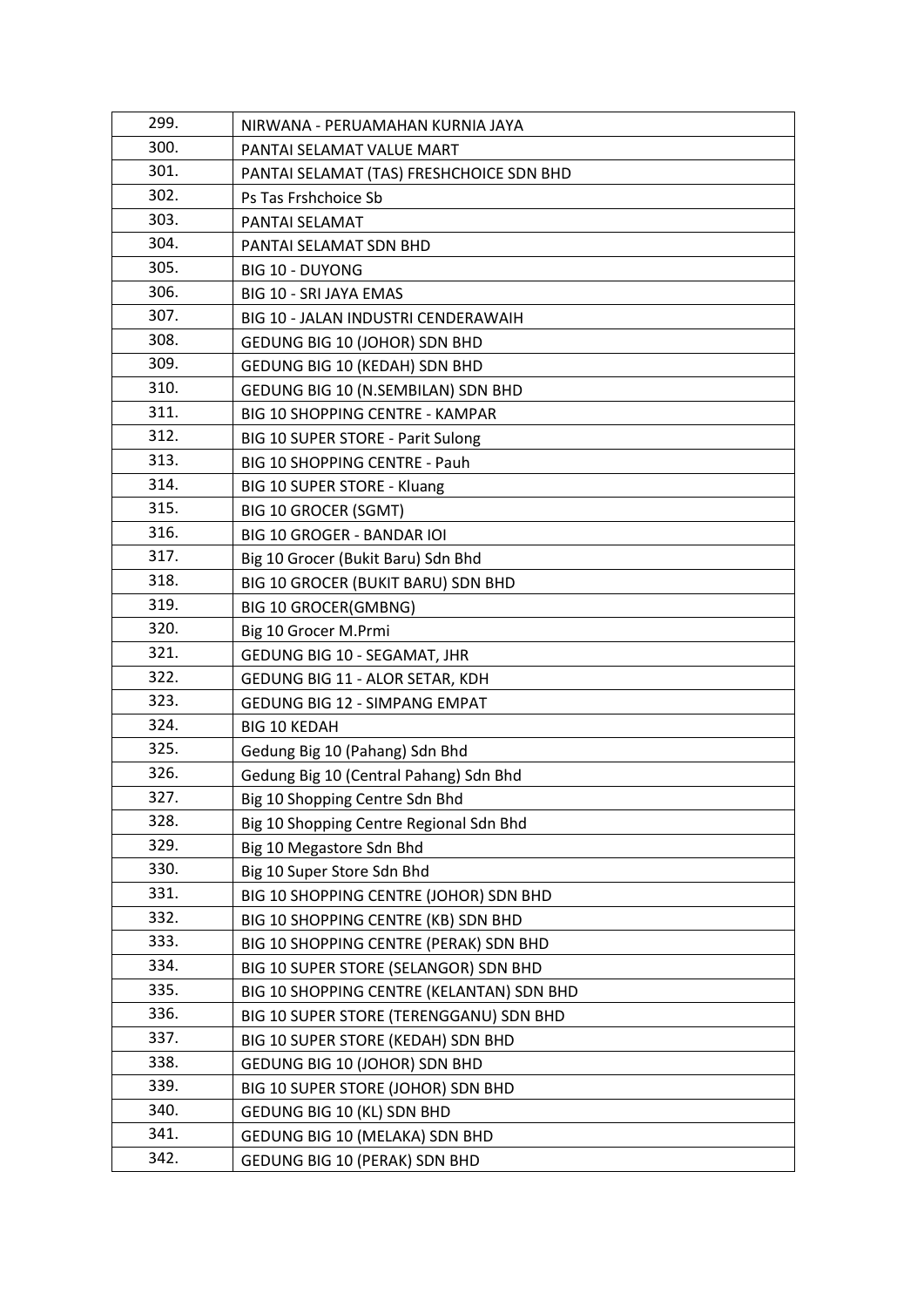| 343. | GEDUNG BIG 10 (N.SEMBILAN) SDN BHD           |
|------|----------------------------------------------|
| 344. | GEDUNG BIG 10 (TERENGGANU) SDN BHD           |
| 345. | GEDUNG BIG 10 (JASIN) SDN BHD                |
| 346. | GEDUNG BIG 10 (SEREMBAN) SDN BHD             |
| 347. | BIG 10 SUPER STORE (PERLIS) SDN BHD          |
| 348. | BIG 10 SUPER STORE (PERAK) SDN BHD           |
| 349. | BIG 10 SHOPPING CENTRE (TERENGGANU) SDN BHD  |
| 350. | GEDUNG BIG 10 (KELANTAN) SDN BHD             |
| 351. | GEDUNG BIG 10 (KEDAH) SDN BHD                |
| 352. | Gedung Big 10 (Pahang) Sdn Bhd               |
| 353. | Gedung Big 10 (Beserah) Sdn Bhd              |
| 354. | Gedung Big 10 (Central Pahang) Sdn Bhd       |
| 355. | Gedung Big 10 (KTN) Sdn Bhd                  |
| 356. | Big 10 Super Store (Jerantut) Sdn Bhd        |
| 357. | Big 10 Super Store (Bera) Sdn Bhd            |
| 358. | Big 10 Shopping Centre Sdn Bhd               |
| 359. | Big 10 Shopping Centre Regional Sdn Bhd      |
| 360. | Big 10 Super Store Sdn Bhd                   |
| 361. | BIG 10 SHOPPING CENTRE (KB) SDN BHD          |
| 362. | BIG 10 SHOPPING CENTRE (KELANTAN) SDN BHD    |
| 363. | TEN TEN RETAIL (JOHOR) SDN BHD               |
| 364. | TEN TEN RETAIL (KELANTAN) SDN BHD            |
| 365. | TEN TEN RETAIL (JOHOR) SDN BHD - PARIT YAANI |
| 366. | PASARAYA TEN TEN-KEMAMAN                     |
| 367. | TEN TEN RETAIL (JOHOR) - PASIR GUDANG        |
| 368. | TEN TEN RETAIL (MELAKA) - Bkt BAru           |
| 369. | TEN TEN RETAIL (MELAKA) SDN BHD              |
| 370. | TEN TEN RETAIL - Kuala Perlis                |
| 371. | Ten Ten Retail (Pahang) Sdn Bhd              |
| 372. | TEN TEN RETAIL (KEDAH) SDN BHD               |
| 373. | TEN TEN RETAIL (KELANTAN) SDN BHD            |
| 374. | TEN TEN RETAIL (TERENGGANU) SDN BHD          |
| 375. | Ten Ten Shop Sdn Bhd                         |
| 376. | Ten Ten Retail (Pahang) Sdn Bhd              |
| 377. | TRELEAF MART SDN BHD - JALAN PETANI          |
| 378. | <b>TRELEAF MART - TM16</b>                   |
| 379. | TRELEAF MART                                 |
| 380. | TRELEAF MART SDN BHD                         |
| 381. | TRELEAF MART - KAMPUNG LAUT                  |
| 382. | TRELEAF MART - KG RHU                        |
| 383. | TRELEAF MART - TM20                          |
| 384. | TRELEAF MART SDN BHD - KG TOK JIRING         |
| 385. | TRELEAF MART SDN BHD - KUBANG JELA           |
| 386. | TRELEAF MART SDN BHD - RUSILA                |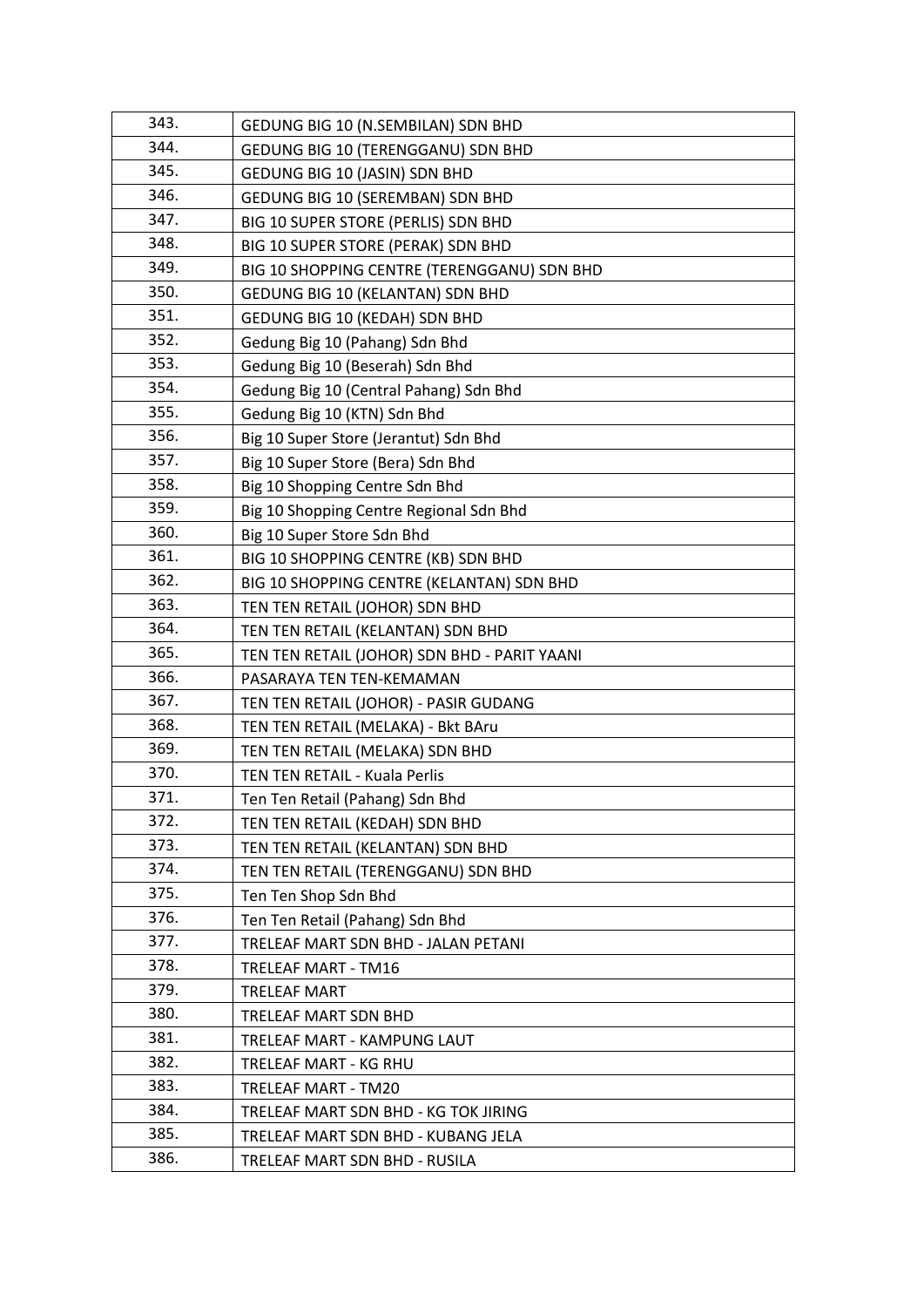| 387. | TRELEAF MART SDN BHD - BINJAI RENDAH       |
|------|--------------------------------------------|
| 388. | TRELEAF MART SDN BHD - PAGAR BESI          |
| 389. | TRELEAF MART SDN BHD - KAMPUNG KEDAI BULOH |
| 390. | TRELEAF MART SDN BHD - SEBERANG TAKIR      |
| 391. | TRELEAF MART SDN BHD - MARANG              |
| 392. | TRELEAF MART SDN BHD - KG GONG             |
| 393. | TRELEAF MART SDN BHD - WAKAF TENGAH        |
| 394. | TRELEAF MART SDN BHD - CHENDERING          |
| 395. | TRELEAF MART SDN BHD - JLN PASIR PANJANG   |
| 396. | TRELEAF MART SDN BHD - BUKIT PAYONG        |
| 397. | TRELEAF MART SDN BHD - CHABANG TIGA        |
| 398. | TRELEAF MART SDN BHD - JALAN PETANI        |
| 399. | KASUT U - PENGKALAN CHEPA                  |
| 400. | KASUT U - KETEREH                          |
| 401. | KASUT U - U SENTRAL                        |
| 402. | KASUT U - TERENGGANU                       |
| 403. | <b>KASUT U SDN BHD</b>                     |
| 404. | OI FOOD FRESH MART                         |
| 405. | ECO SAVE TRADING (BANDAR INDERA MAHKOTA)   |
| 406. | ECO SAVE TRADING (JERANTUT)                |
| 407. | ECO SAVE TRADING (BANDAR BARU JENGKA)      |
| 408. | ECO SAVE TRADING (TAMAN MAJU JAYA)         |
| 409. | ECO SAVE - BATU 5                          |
| 410. | ECO SAVE - INDERA SEMPURNA                 |
| 411. | ECO SAVE - KARAK                           |
| 412. | <b>ECO SAVE - BUKIT SETONGKOL</b>          |
| 413. | ECO SAVE - BERA                            |
| 414. | ECO SAVE - CUKAI                           |
| 415. | ECO SAVE - JAYA GADING                     |
| 416. | <b>ECO SAVE - TEMERLOH</b>                 |
| 417. | ECO SAVE - BUKIT GOH                       |
| 418. | ECO SAVE - KEMAMAN ENT                     |
| 419. | ECO SAVE - KAMPUNG KUBUR BESERAH           |
| 420. | ECO SAVE - BUKIT SEKILAU                   |
| 421. | ECO SAVE                                   |
| 422. | <b>COWBOY ENTERPRISE</b>                   |
| 423. | PASARAYA JAYA GADING SDN BHD               |
| 424. | PASARAYA JAYA GADING                       |
| 425. | PASARAYA JAYA GADING - TANJUNG LUMPUR      |
| 426. | PASARAYA JAYA GADING - TANAH MERAH         |
| 427. | PASARAYA JAYA GADING - BUKIT GOH           |
| 428. | PASARAYA JAYA GADING - SEMAMBU             |
| 429. | PASARAYA JAYA GADING - KUALA KRAI          |
| 430. | XIRI (K.BERANG) SDN.BHD.-GONG BADAK        |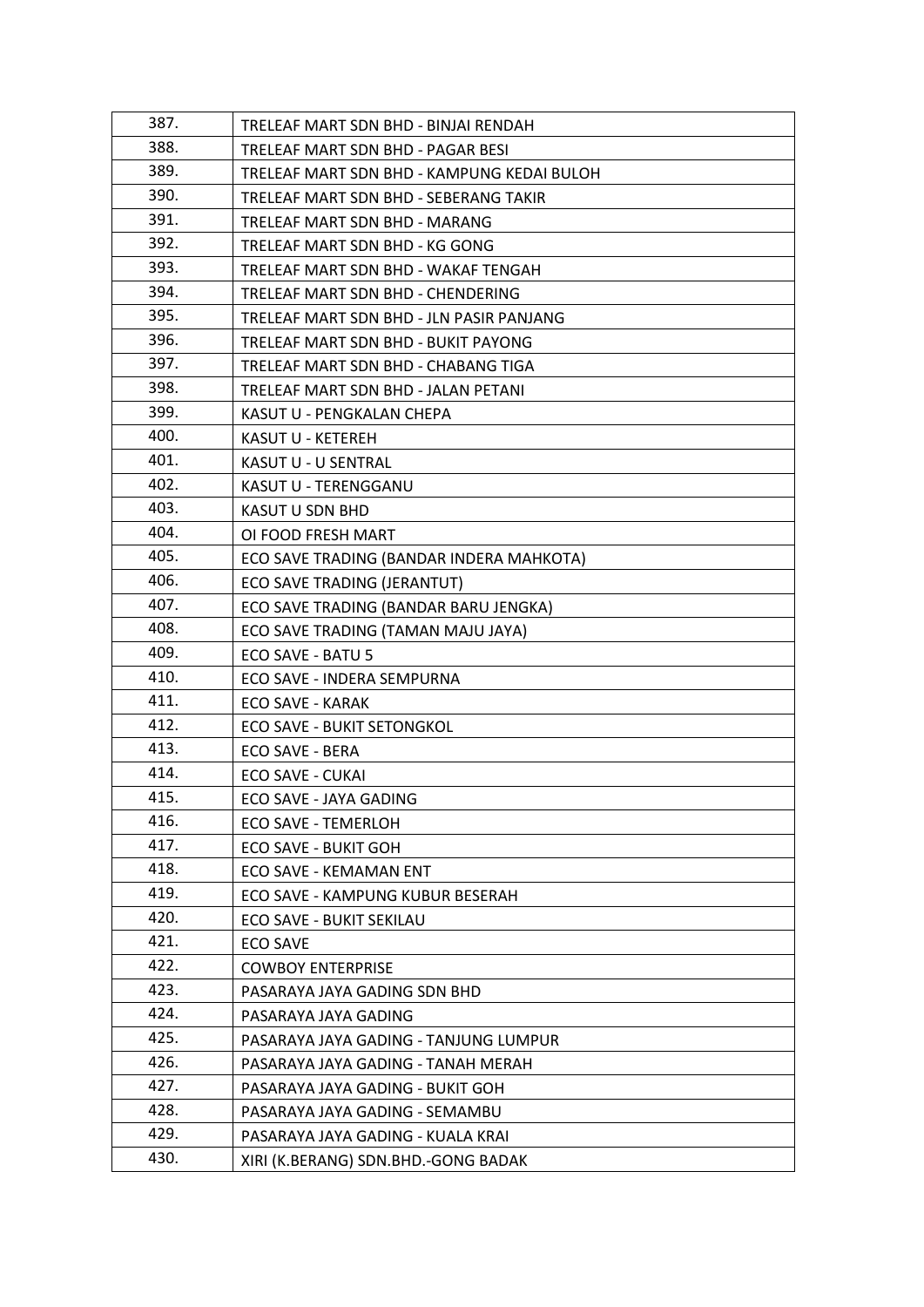| 431. | PASARAYA XIRI SDN BHD - BUKIT TUNGGAL  |
|------|----------------------------------------|
| 432. | PASARAYA XIRI SDN BHD - GONG DATOK     |
| 433. | PASARAYA XIRI SDN BHD - WAKAF TAPAI    |
| 434. | XIRI (K.BERANG) SDN BHD - BUKIT PAYUNG |
| 435. | XIRI (K.BERANG) SDN BHD - GONG BADAK   |
| 436. | XIRI (K.BERANG) SDN BHD - KUALA BERANG |
| 437. | XIRI (K.BERANG) SDN BHD - MANIR        |
| 438. | XIRI ENTERPRISE SDN BHD - BANGGOL      |
| 439. | PASARAYA XIRI (MUKIM KUALA NERUS)      |
| 440. | PASARAYA PXR                           |
| 441. | XIRI (K.BERANG) SDN. BHD.              |
| 442. | DESA FRESHMART - PASARAYA              |
| 443. | DESA FRESHMART - MILE 32               |
| 444. | DESA FRESHMART - INANAM                |
| 445. | DESA FRESHMART - KOTA MARUDU           |
| 446. | DESA FRESHMART - KENINGAU              |
| 447. | DESA FRESHMART - LOK KAWI              |
| 448. | DESA FRESHMART - LAHAD DATU            |
| 449. | DESA FRESHMART - TAWAU                 |
| 450. | DESA FRESH MART-LUYA                   |
| 451. | Sunshine Wholesale Mart - JLN MAHSURI  |
| 452. | Sunshine Wholesale Mart - AIR ITAM     |
| 453. | A.S.A.P-SNWY CRNIVAL                   |
| 454. | SUNSHINE WHOLESALE MART SDN BHD        |
| 455. | C-MART 6 - ALOR SETAR                  |
| 456. | C-MART 6 - KEDAH                       |
| 457. | <b>C-MART - CHANGLOON</b>              |
| 458. | <b>C-MART - KOMPLEKS ARAU</b>          |
| 459. | C-MART - BANDAR DARULAMAN              |
| 460. | C-MART - ALOR SETAR                    |
| 461. | C-MART - SIMPANG AMPAT                 |
| 462. | <b>C-MART - NIBONG TEBAL</b>           |
| 463. | C-MART - KOMPLEKS PERNIAGAAN AMPANG    |
| 464. | C-MART (PJ)                            |
| 465. | C-MART - KOMPLEKS AMANJAYA             |
| 466. | <b>C-MART 7 SDN BHD</b>                |
| 467. | C-MART (CHANGLUN) SDN. BHD.            |
| 468. | <b>C-MART 4 SDN BHD</b>                |
| 469. | C-MART (PJ) SDN BHD                    |
| 470. | <b>C-MART SDN BHD</b>                  |
| 471. | <b>C-MART 5 SDN BHD</b>                |
| 472. | <b>C-MART 8 SDN BHD</b>                |
| 473. | GP - C-MART 3 SDN BHD                  |
| 474. | C-MART 6 SDN BHD                       |
| 475. | TCT TRADING SDN BHD                    |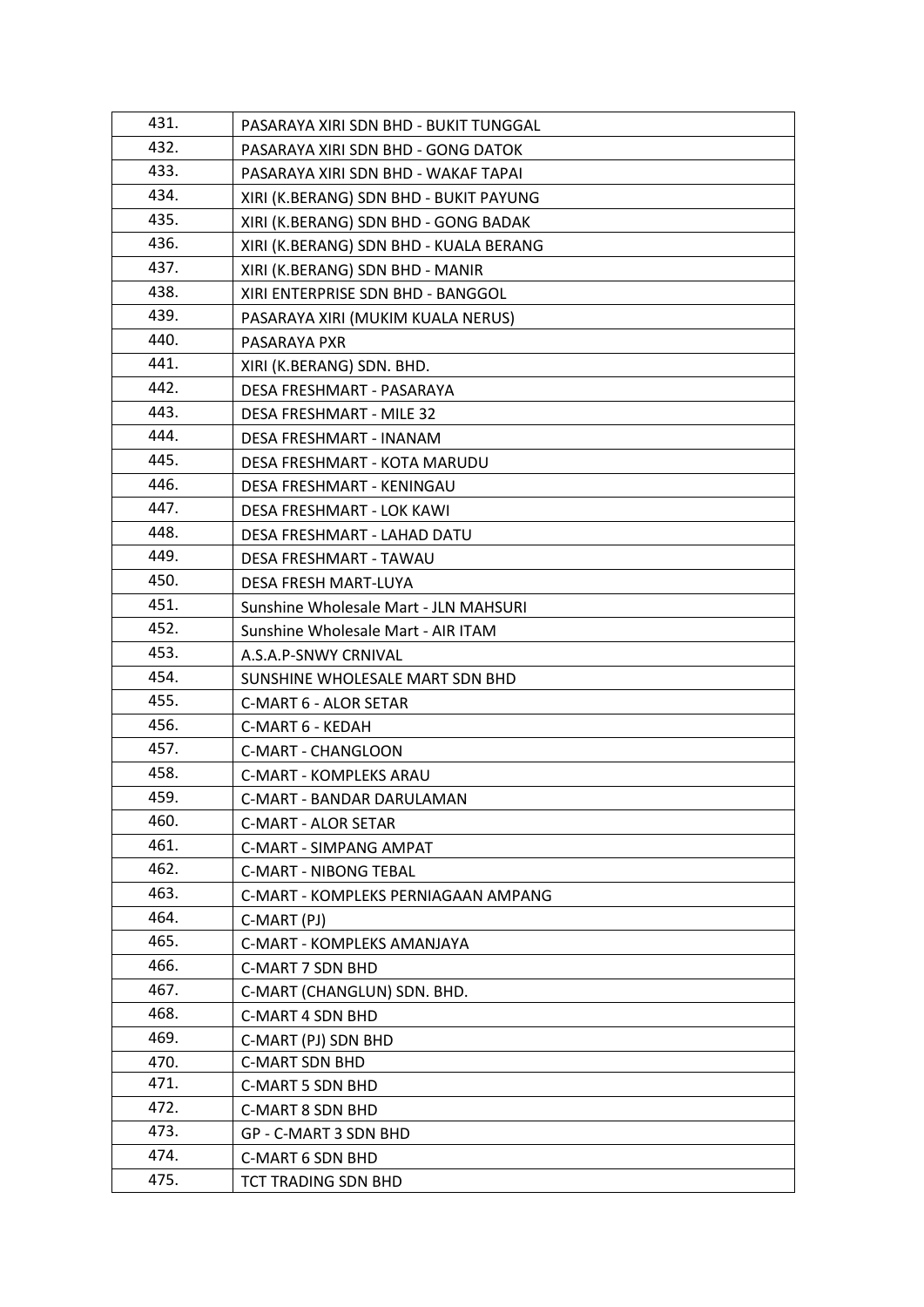| 476. | TCT TRADING SDN BHD - JLN TUNKU AB RAHMAN                  |
|------|------------------------------------------------------------|
| 477. | TCT TRADING SDN BHD - JLN TUNKU AB RAHMAN                  |
| 478. | TCT TRADING SDN BHD - MEGALONG COMMERCIAL CO-MEGALONG      |
|      | COMMERCIAL                                                 |
| 479. | TCT TRADING SDN BHD - WISMA MERDEKA-WISMA MERDEKA          |
| 480. | LUSU PLAZA                                                 |
| 481. | ONE STOP BOTANIC CTR                                       |
| 482. | TCT TRADING SDN BHD - KOTA KINABALU                        |
| 483. | TCT TRADING SDN BHD - KULAI                                |
| 484. | TCT TRADING SDN BHD - NABAWAN                              |
| 485. | TCT TRADING SDN BHD - KUDAT                                |
| 486. | TCT TRADING SDN BHD - MEMBAKUT                             |
| 487. | ONE STOP BOTANIC CEN - BENONI COMMERCIAL CENTRE            |
| 488. | ONE STOP BOTANIC CEN - Taman Sri Kluang                    |
| 489. | ONE STP BOTANIC-SBS2                                       |
| 490. | Tct Trading Sdn Bhd - Bandar Baru Keningau                 |
| 491. | Tct Trading Sdn Bhd - Taman Vista Mile                     |
| 492. | Tct Trading Sdn Bhd - Yong Peng                            |
| 493. | One Stp Botanic-sbti                                       |
| 494. | TCT TRADING SDN BHD - SBL1                                 |
| 495. | ONE STOP PREMIUM                                           |
| 496. | TCT TRADING SDN BHD                                        |
| 497. | SERVAY JAYA SUPERMARKET SDN BHD - SENADIN                  |
| 498. | SERVAY HYPERMARKET- PUSAT BANDAR BARU PERMY JAYA           |
| 499. | S.MART-KELABORAN                                           |
| 500. | S.MART-JALAN PENDEK                                        |
| 501. | <b>BDR KOTA BHARU, KEL</b>                                 |
| 502. | KG KELABORAN, KEL                                          |
| 503. | SERVAY - KG KELABORAN                                      |
| 504. | SERVAY - BANDAR KOTA BHARU                                 |
| 505. | SERVAY - KG PALEKBANG                                      |
| 506. | SERVAY MART (KEL) SDN BHD                                  |
| 507. | SERVAY SUPERMARKET SDN BHD                                 |
| 508. | SERVAY JAYA SUPERMARKET S/B                                |
| 509. | SERVAY HYPERMARKET(SABAH) SDN BHD                          |
| 510. | FD - TMG EXPRESS 3000 SDN BHD (CWG BALOK), BALOK           |
| 511. | FC - TMG EXPRESS 3000 SDN BHD (CAW JADE HILLS), JADE HILLS |
| 512. | FE - TMG EXPRESS 3000 SDN BHD, CAW MARAN                   |
| 513. | Tunas Manja, CWG ECO ARDENCE                               |
| 514. | <b>Tunas Manja, CWG BENTONG</b>                            |
| 515. | Tunas Manja , CWG PANTAI SEPAT                             |
| 516. | Tunas Manja , CAW KUANTAN AIRPORT JUNCTION                 |
| 517. | Tunas Manja, RAUB                                          |
| 518. | Tunas Manja, ONE BENTONG                                   |
| 519. | Tunas Manja, KUALA NERUS                                   |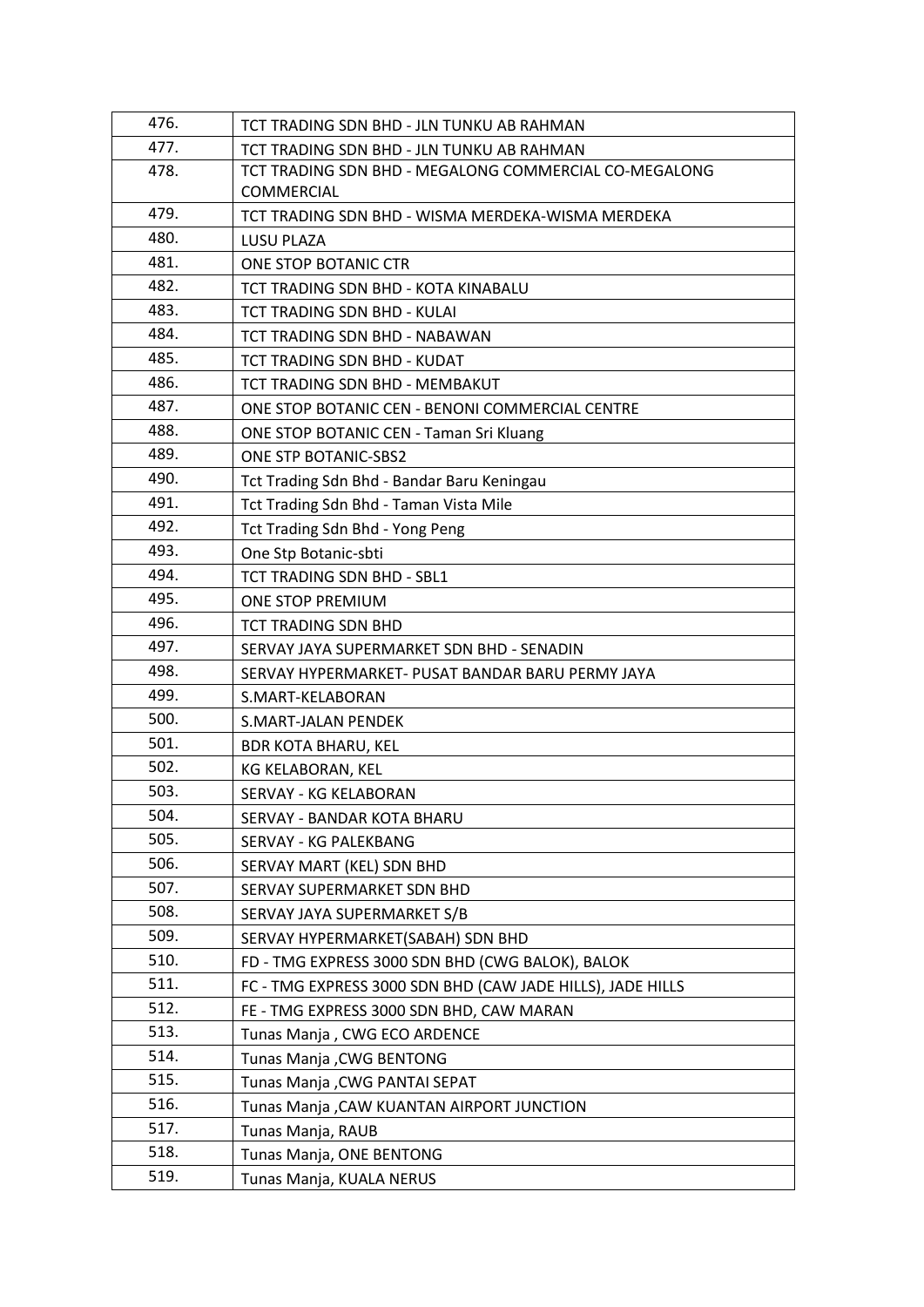| 520. | <b>Tunas Manja Mart, GAMBANG</b>                                 |
|------|------------------------------------------------------------------|
| 521. | ES - TMG EXPRESS 3000 SDN BHD (CAW JALAN BESAR)                  |
| 522. | EO - TMG EXPRESS 3000 SDN BHD (CAW PERMAI JAYA)                  |
| 523. | EP - TMG EXPRESS 3000 SDN BHD (CAW BATU TIONG)                   |
| 524. | ER - TMG EXPRESS 3000 SDN BHD (CAW STAR CITY)                    |
| 525. | Tunas Manja, ECO ARDENCE                                         |
| 526. | Tunas Manja, SERDANG                                             |
| 527. | XA - Tunas Manja Sdn Bhd (TMG Go)                                |
| 528. | TT - TUNAS MANJA SDN BHD TAMAN TAS                               |
| 529. | ME - TMG MART SDN BHD (1056746-W)                                |
| 530. | KM - TUNAS MANJA SUPERMARKET (KEMAMAN) SDN BHD (749128-K)        |
| 531. | LT - TUNAS MANJA SUPERMARKET (TG LUMPUR) SDN BHD (750774-H)      |
| 532. | TUNAS MANJA SUPERMARKET (TAMAN TAS) SDN BHD (723171-T)           |
| 533. | EB - TUNAS MANJA SUPERMARKET (MCKIP) (912014-M)                  |
| 534. | BR - TUNAS MANJA SUPERMARKET (BESERAH) SDN BHD (767227-V)        |
| 535. | TP - TUNAS MANJA SDN BHD TRANSIT POINT                           |
| 536. | MI - TUNAS MANJA SUPERMARKET (INDERA MAHKOTA) SDN BHD (350729-H) |
| 537. | AP - TUNAS MANJA SDN BHD AIR PUTIH (166702-T)                    |
| 538. | TH - TUNAS MANJA SUPERMARKET (TEMERLOH) SDN BHD (787765-K)       |
| 539. | TUNAS MANJA SUPERMARKET (JERANTUT) SDN BHD (CAWANGAN BANDAR)     |
| 540. | TMG EXPRESS 3000 SDN. BHD. (CAW. KOTASAS)                        |
| 541. | TUNAS MANJA SUPERMARKET (MERSING) SDN BHD                        |
| 542. | <b>TUNAS MART SDN BHD</b>                                        |
| 543. | TUNAS MANJA SUPERMARKET (SUNGAI ISAP) SDN BHD                    |
| 544. | TUNAS MANJA SUPERMARKET (KEMASEK) SDN BHD                        |
| 545. | TUNAS MANJA SUPERMARKET (RAUB) SDN BHD                           |
| 546. | TMG EXPRESS 3000 SDN BHD (CAWANGAN GAMBANG)                      |
| 547. | TUNAS MANJA SUPERMARKET (MUADZAM SHAH) SDN BHD                   |
| 548. | TUNAS MANJA SUPERMARKET (KETAPANG) SDN BHD                       |
| 549. | TUNAS MANJA SUPERMARKET (ROMPIN) SDN BHD                         |
| 550. | TUNAS MANJA SUPERMARKET (DUNGUN) SDN BHD                         |
| 551. | TMG EXPRESS 3000 SDN BHD (CAWANGAN PULAU SERAI                   |
| 552. | TUNAS MANJA SUPERMARKET (MARAN) SDN BHD                          |
| 553. | TMG EXPRESS 3000 SDN BHD (CAWANGAN TANAH MERAH)                  |
| 554. | TMG EXPRESS 3000 SDN BHD                                         |
| 555. | TUNAS MANJA SUPERMARKET (PAKA) SDN BHD (CAWANGAN BANDAR BARU)    |
| 556. | TUNAS MANJA SUPERMARKET (GONG BADAK) SDN BHD                     |
| 557. | TUNAS MANJA SUPERMARKET (INDERA MAHKOTA) SDN BHD                 |
| 558. | TUNAS MANJA SUPERMARKET (GEBENG) SDN BHD                         |
| 559. | TMG MART (BATU HITAM) SDN. BHD.                                  |
| 560. | TUNAS MANJA SUPERMARKET (PAKA) SDN BHD                           |
| 561. | TMG EXPRESS 3000 SDN BHD (CAWANGAN DUNGUN)                       |
| 562. | TUNAS MANJA SUPERMARKET (GUA MUSANG) SDN BHD                     |
| 563. | TUNAS MANJA SUPERMARKET (MUADZAM SHAH) SDN BHD (CAWANGAN         |
|      | BANDAR)                                                          |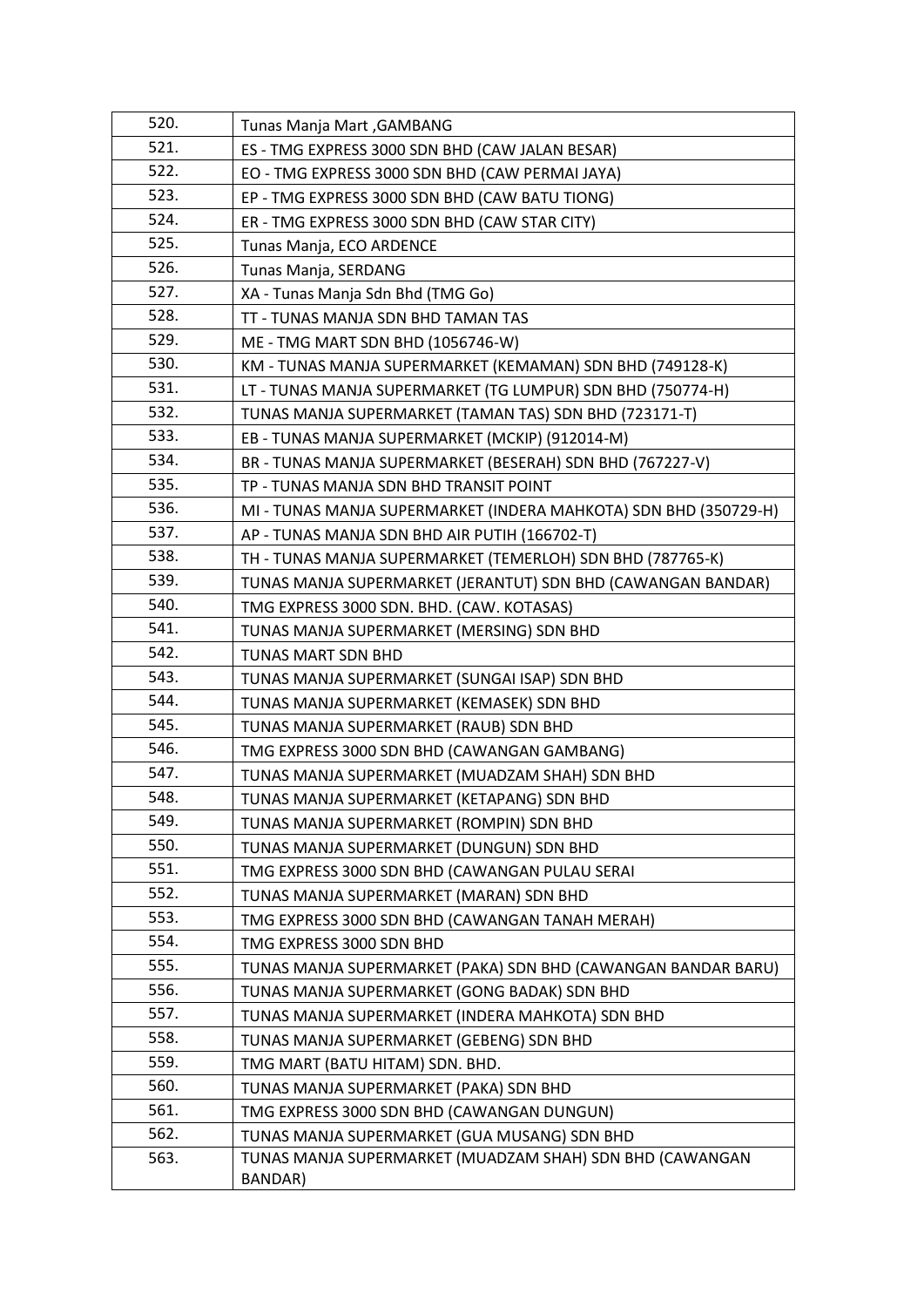| 564. | TUNAS MANJA SUPERMARKET (BUKIT SETONGKOL) SDN BHD             |
|------|---------------------------------------------------------------|
| 565. | TMG MART (SRI GOMBAK) SDN BHD                                 |
| 566. | TUNAS MANJA SUPERMARKET (TG. LUMPUR) SDN BHD                  |
| 567. | TMG EXPRESS 3000 SDN BHD (CAWANGAN PASIR TUMBOH               |
| 568. | TUNAS MANJA SUPERMARKET (KEMASEK) SDN BHD                     |
| 569. | TUNAS MANJA SUPERMARKET (MUADZAM SHAH) SDN BHD (CAWANGAN      |
|      | BANDAR)                                                       |
| 570. | TUNAS MANJA SUPERMARKET (RAUB) SDN BHD                        |
| 571. | TUNAS MANJA SUPERMARKET (GONG BADAK) SDN BHD                  |
| 572. | TUNAS MANJA SUPERMARKET (PEKAN) SDN BHD                       |
| 573. | TUNAS MANJA SUPERMARKET (INDERA MAHKOTA) SDN BHD              |
| 574. | TMG EXPRESS 3000 SDN BHD (CAWANGAN PULAU SERAI)               |
| 575. | TMG EXPRESS 3000 SDN BHD (CAWANGAN GAMBANG)                   |
| 576. | TUNAS MANJA SUPERMARKET (MUADZAM SHAH) SDN BHD                |
| 577. | TUNAS MANJA SUPERMARKET (JERANTUT) SDN BHD (CAWANGAN BANDAR)  |
| 578. | TMG EXPRESS 3000 SDN BHD (CAWANGAN PASIR TUMBOH               |
| 579. | TMG EXPRESS 3000 SDN BHD (CAWANGAN TANAH MERAH)               |
| 580. | TUNAS MANJA SUPERMARKET (KETAPANG) SDN BHD                    |
| 581. | TUNAS MANJA SUPERMARKET (GEBENG) SDN BHD                      |
| 582. | TUNAS MANJA SUPERMARKET (MARAN) SDN BHD                       |
| 583. | TUNAS MANJA SUPERMARKET (PAKA) SDN BHD                        |
| 584. | TUNAS MANJA SUPERMARKET (TG. LUMPUR) SDN BHD                  |
| 585. | TMG EXPRESS 3000 SDN BHD                                      |
| 586. | TUNAS MANJA SUPERMARKET (DUNGUN) SDN BHD                      |
| 587. | TUNAS MANJA SUPERMARKET (PAKA) SDN BHD (CAWANGAN BANDAR BARU) |
| 588. | TMG MART (SRI GOMBAK) SDN BHD                                 |
| 589. | TMG EXPRESS 3000 SDN. BHD. (CAW. KOTASAS)                     |
| 590. | TUNAS MANJA SUPERMARKET (SUNGAI ISAP) SDN BHD                 |
| 591. | TUNAS MART SDN BHD                                            |
| 592. | TUNAS MANJA SUPERMARKET (ROMPIN) SDN BHD                      |
| 593. | TUNAS MANJA SUPERMARKET (BUKIT SETONGKOL) SDN BHD             |
| 594. | TMG EXPRESS 3000 SDN BHD (CAWANGAN DUNGUN)                    |
| 595. | TUNAS MANJA SUPERMARKET (GUA MUSANG) SDN BHD                  |
| 596. | TMG MART (JEMPOL) SDN BHD                                     |
| 597. | TMG MART (BATU HITAM) SDN. BHD.                               |
| 598. | TUNAS MANJA SUPERMARKET (MERSING) SDN BHD                     |
| 599. | TUNAS MANJA SUPERMARKET (TG. GEMOK) SDN BHD                   |
| 600. | GE - TUNAS MANJA SUPERMARKET (GEBENG) SDN BHD                 |
| 601. | EI - TMG EXPRESS 3000 SDN BHD (CAWANGAN GAMBANG)              |
| 602. | TG - TUNAS MANJA SUPERMARKET (TG. GEMOK) SDN BHD              |
| 603. | RB - TUNAS MANJA SUPERMARKET (RAUB) SDN BHD                   |
| 604. | GK - TMG MART (SRI GOMBAK) SDN BHD                            |
| 605. | EA - TMG EXPRESS 3000 SDN BHD                                 |
| 606. | PB - TUNAS MANJA SUPERMARKET (PAKA) SDN BHD (CAWANGAN BANDAR  |
|      | BARU)                                                         |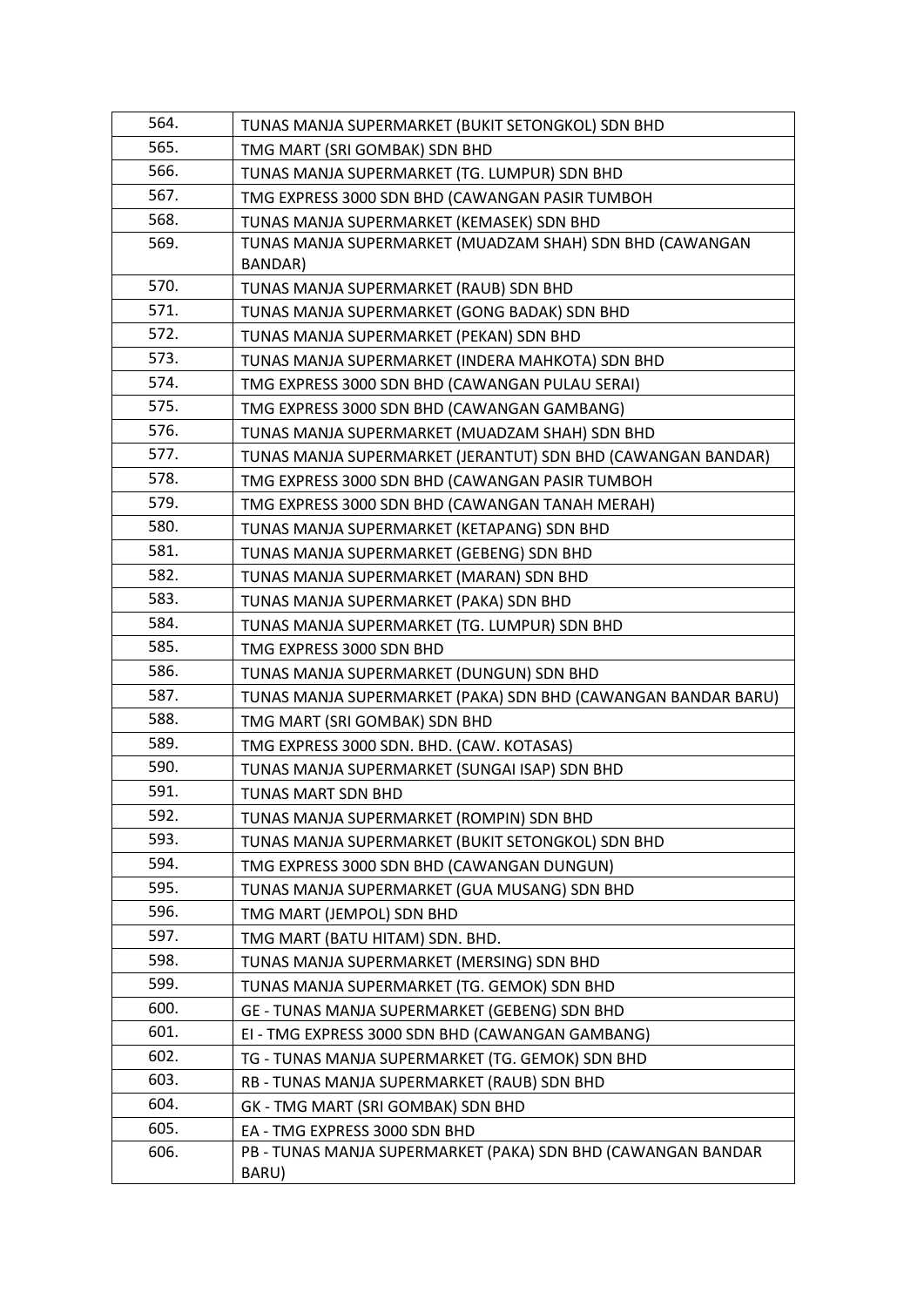| 607. | PK - TUNAS MANJA SUPERMARKET (PEKAN) SDN BHD              |
|------|-----------------------------------------------------------|
| 608. | GB - TUNAS MANJA SUPERMARKET (GONG BADAK) SDN BHD         |
| 609. | ED - TMG EXPRESS 3000 SDN BHD (CAWANGAN PASIR TUMBOH      |
| 610. | TL - TUNAS MANJA SUPERMARKET (TG. LUMPUR) SDN BHD         |
| 611. | EC - TMG EXPRESS 3000 SDN BHD (CAWANGAN DUNGUN)           |
| 612. | KE - TUNAS MANJA SUPERMARKET (KETAPANG) SDN BHD           |
| 613. | EH - TMG EXPRESS 3000 SDN BHD (CAWANGAN PULAU SERAI       |
| 614. | MZ - TUNAS MANJA SUPERMARKET (MUADZAM SHAH) SDN BHD       |
| 615. | JB - TUNAS MANJA SUPERMARKET (JERANTUT) SDN BHD (CAWANGAN |
|      | BANDAR)                                                   |
| 616. | GS - TUNAS MANJA SUPERMARKET (GUA MUSANG) SDN BHD         |
| 617. | EE - TMG EXPRESS 3000 SDN BHD (CAWANGAN TANAH MERAH)      |
| 618. | DG - TUNAS MANJA SUPERMARKET (DUNGUN) SDN BHD             |
| 619. | EF - TMG EXPRESS 3000 SDN. BHD. (CAW. KOTASAS)            |
| 620. | BH - TMG MART (BATU HITAM) SDN. BHD.                      |
| 621. | IM - TUNAS MANJA SUPERMARKET (INDERA MAHKOTA) SDN BHD     |
| 622. | KR - TUNAS MANJA SUPERMARKET (ROMPIN) SDN BHD             |
| 623. | JP - TMG MART (JEMPOL) SDN BHD                            |
| 624. | MR - TUNAS MANJA SUPERMARKET (MARAN) SDN BHD              |
| 625. | MS - TUNAS MANJA SUPERMARKET (MERSING) SDN BHD            |
| 626. | ZM - TUNAS MANJA SUPERMARKET (MUADZAM SHAH) SDN BHD       |
|      | (CAWANGAN BANDAR)                                         |
| 627. | PA - TUNAS MANJA SUPERMARKET (PAKA) SDN BHD               |
| 628. | <b>BA - TUNAS MART SDN BHD</b>                            |
| 629. | BS - TUNAS MANJA SUPERMARKET (BUKIT SETONGKOL) SDN BHD    |
| 630. | KS - TUNAS MANJA SUPERMARKET (KEMASEK) SDN BHD            |
| 631. | SI - TUNAS MANJA SUPERMARKET (SUNGAI ISAP) SDN BHD        |
| 632. | EJ - TMG EXPRESS 3000 (IKIP)                              |
| 633. | DH - TOTAL LIVING CONCEPT SDN BHD                         |
| 634. | EK - TMG EXPRESS 3000 SDN BHD (CAW TELUK SISEK)           |
| 635. | EG - TMG MART (JAYA GADING) SDN BHD                       |
| 636. | EL - TMG EXPRESS 3000 (CAW WISMA AIR PUTIH)               |
| 637. | EM - TMG EXPRESS 3000 (CAW KUBANG KURUS)                  |
| 638. | EN - TMG EXPRESS 3000 (CAW TIMURBAY)                      |
| 639. | EO - TMG EXPRESS 3000 (CAW PERMAI JAYA)                   |
| 640. | EP - TMG EXPRESS 3000 (CAW BATU TIONG)                    |
| 641. | EQ - TMG EXPRESS 3000 (ANDORRA PEAK)                      |
| 642. | ER - TMG EXPRESS 3000 (STAR CITY)                         |
| 643. | EW - TMG EXPRESS 3000 SDN BHD (CAW WONG AH JANG)          |
| 644. | EV - TMG EXPRESS 3000 SDN BHD (CAW SUNWAY)                |
| 645. | EU - TMG EXPRESS 3000 SDN BHD (CAW CHENDOR)               |
| 646. | EQ - TMG EXPRESS 3000 SDN BHD (CAW JLN AIR PUTIH)         |
| 647. | BJ - TMG MART (BINJAI) SDN BHD                            |
| 648. | AN - TUNAS MANJA SDN BHD (CAW ANDORRA PEAK))              |
| 649. | EX - TMG EXPRESS 3000 SDN BHD (CAW SRI JAYA)              |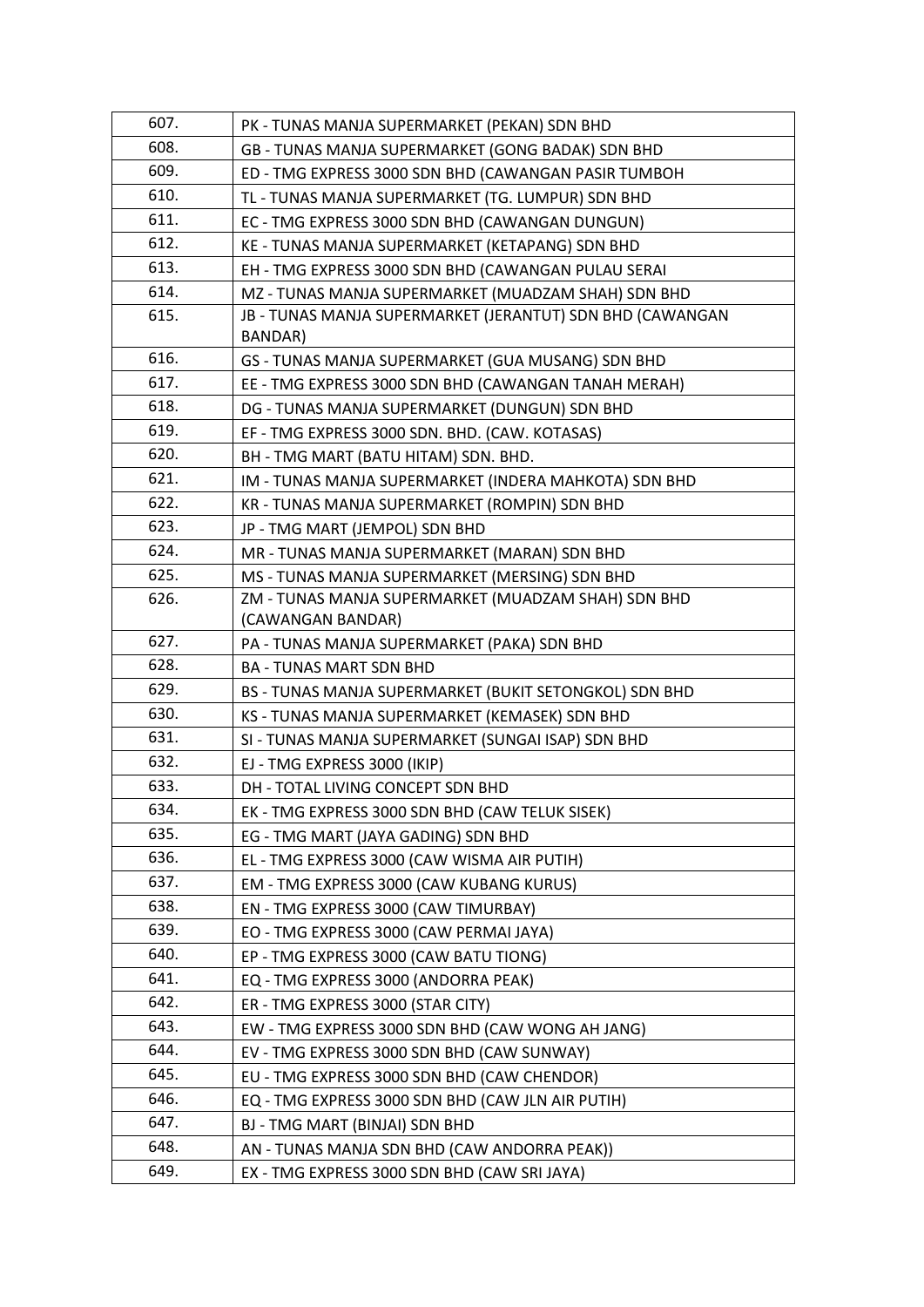| 650. | EY - TMG EXPRESS 3000 SDN BHD (CAW FORTUNE AVENUE) |
|------|----------------------------------------------------|
| 651. | EZ - TMG EXPRESS 3000 SDN BHD (CAW TAMAN EHSAN)    |
| 652. | FA - TMG EXPRESS 3000 SDN BHD (CAW DIAMOND SQUARE) |
| 653. | FB - TMG EXPRESS 3000 SDN BHD (CAW BANDAR PUTERI)  |
| 654. | <b>TCT TRADING S1BN</b>                            |
| 655. | <b>TCT TRADING SAC1</b>                            |
| 656. | <b>TCT TRADING SMG5</b>                            |
| 657. | <b>TCT TRADING SPT4</b>                            |
| 658. | <b>TCT TRADING STR2</b>                            |
| 659. | <b>TCT TRADING S1BC</b>                            |
| 660. | <b>TCT TRADING S1BT</b>                            |
| 661. | <b>TCT TRADING SBF2</b>                            |
| 662. | <b>TCT TRADING SBL2</b>                            |
| 663. | <b>TCT TRADING SIP3</b>                            |
| 664. | <b>TCT TRADING SBLG</b>                            |
| 665. | <b>TCT TRADING SKA1</b>                            |
| 666. | <b>TCT TRADING SDG2</b>                            |
| 667. | <b>TCT TRADING SKD1</b>                            |
| 668. | <b>TCT TRADING SDG3</b>                            |
| 669. | <b>TCT TRADING SKD2</b>                            |
| 670. | <b>TCT TRADING SKG1</b>                            |
| 671. | <b>TCT TRADING SKG2</b>                            |
| 672. | <b>TCT TRADING SKG3</b>                            |
| 673. | <b>TCT TRADING SKKP</b>                            |
| 674. | <b>TCT TRADING SL09</b>                            |
| 675. | <b>TCT TRADING SKLB</b>                            |
| 676. | <b>TCT TRADING SLB1</b>                            |
| 677. | <b>TCT TRADING SKM1</b>                            |
| 678. | <b>TCT TRADING SKN2</b>                            |
| 679. | <b>TCT TRADING SLB2</b>                            |
| 680. | <b>TCT TRADING SKNB</b>                            |
| 681. | <b>TCT TRADING SKNK</b>                            |
| 682. | <b>TCT TRADING SLB3</b>                            |
| 683. | <b>TCT TRADING SKR2</b>                            |
| 684. | <b>TCT TRADING SL02</b>                            |
| 685. | <b>TCT TRADING SMRT</b>                            |
| 686. | <b>TCT TRADING SPG1</b>                            |
| 687. | <b>TCT TRADING SIN2</b>                            |
| 688. | <b>TCT TRADING SL03</b>                            |
| 689. | <b>TCT TRADING SPP6</b>                            |
| 690. | <b>TCT TRADING SL05</b>                            |
| 691. | <b>TCT TRADING SPTP</b>                            |
| 692. | <b>TCT TRADING SIN3</b>                            |
| 693. | <b>TCT TRADING SL06</b>                            |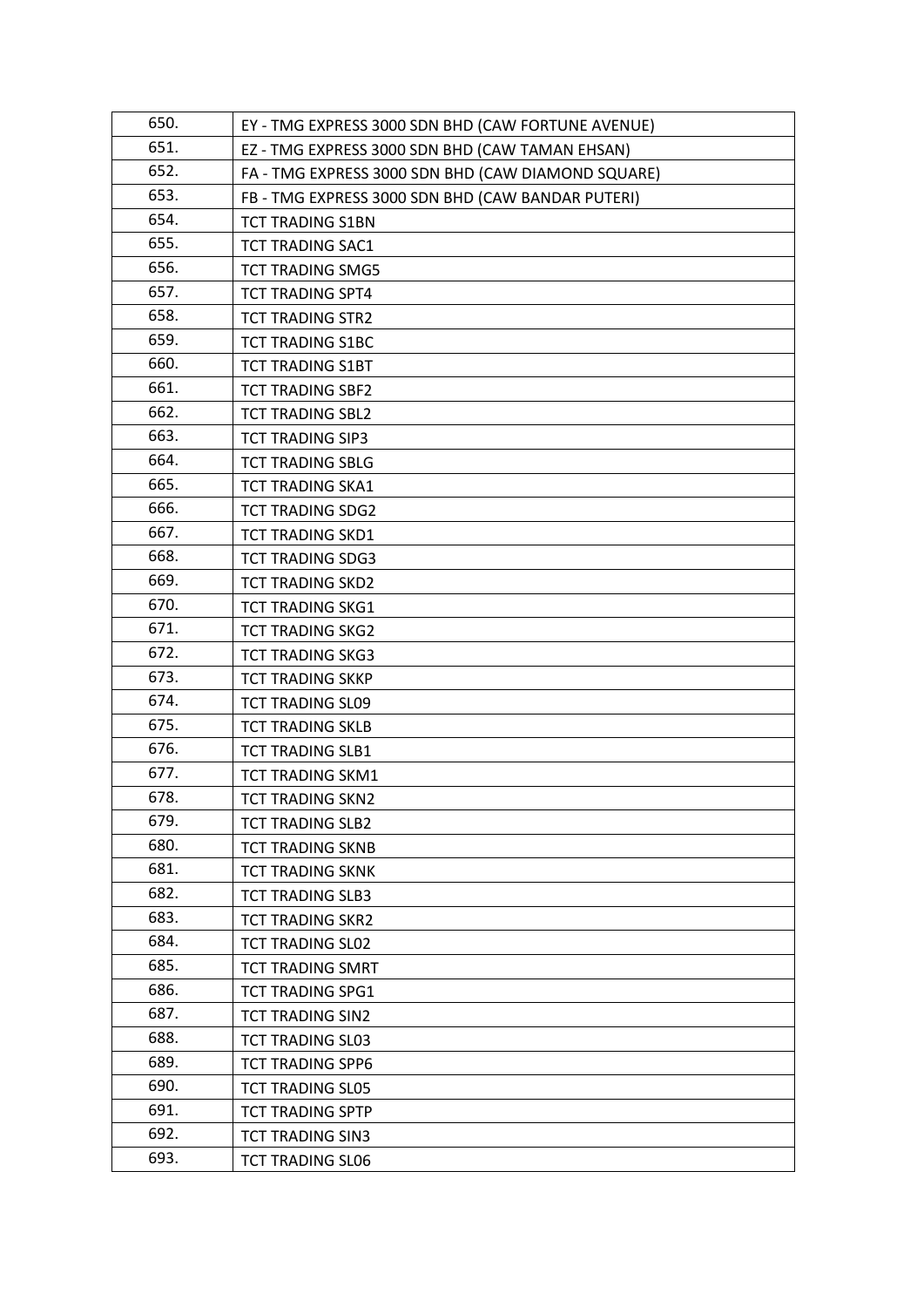| 694. | <b>TCT TRADING SS04</b>          |
|------|----------------------------------|
| 695. | <b>TCT TRADING SIP2</b>          |
| 696. | <b>TCT TRADING SL07</b>          |
| 697. | <b>TCT TRADING SS07</b>          |
| 698. | <b>TCT TRADING SS09</b>          |
| 699. | <b>TCT TRADING SL08</b>          |
| 700. | <b>TCT TRADING SS14</b>          |
| 701. | <b>TCT TRADING STLP</b>          |
| 702. | <b>TCT TRADING SS15</b>          |
| 703. | <b>TCT TRADING SS18</b>          |
| 704. | <b>TCT TRADING STNM</b>          |
| 705. | <b>TCT TRADING STR3</b>          |
| 706. | <b>TCT TRADING SS19</b>          |
| 707. | <b>TCT TRADING STRA</b>          |
| 708. | <b>TCT TRADING SWWP</b>          |
| 709. | <b>TCT TRADING TCYM</b>          |
| 710. | <b>TCT TRADING TEPJ</b>          |
| 711. | <b>TCT TRADING SST1</b>          |
| 712. | <b>TCT TRADING ST15</b>          |
| 713. | <b>TCT TRADING TERN</b>          |
| 714. | <b>TCT TRADING TESL</b>          |
| 715. | <b>TCT TRADING TXXT</b>          |
| 716. | <b>TCT TRADING TGLT</b>          |
| 717. | <b>TCT TRADING TXX2</b>          |
| 718. | <b>TCT TRADING TH16</b>          |
| 719. | <b>TCT TRADING TSPP</b>          |
| 720. | <b>TCT TRADING TN12</b>          |
| 721. | <b>TCT TRADING TN13</b>          |
| 722. | <b>TCT TRADING TCYL</b>          |
| 723. | <b>TCT TRADING TRKP</b>          |
| 724. | <b>TCT TRADING ST14</b>          |
| 725. | <b>TCT TRADING SPTS</b>          |
| 726. | <b>TCT TRADING SPG2</b>          |
| 727. | <b>TCT TRADING SCP1</b>          |
| 728. | TCT TRADING TOEK - TAWAU         |
| 729. | TCT TRADING SSR1 - KOTA KINABALU |
| 730. | TCT TRADING SLB4 - KAMPUNG LAJAU |
| 731. | TCT TRADING SBP1 - KOTA KINABALU |
| 732. | TCT TRADING TNDC - KENINGAU      |
| 733. | TCT TRADING SNB1 -NABAWAN        |
| 734. | TCT TRADING TMPS - KOTA KINABALU |
| 735. | TCT TRADING SKM3 - KOTA MARUDU   |
| 736. | TCT TRADING SMB1 - MEMBAKUT      |
| 737. | TCT TRADING SOBC - KOTA KINABALU |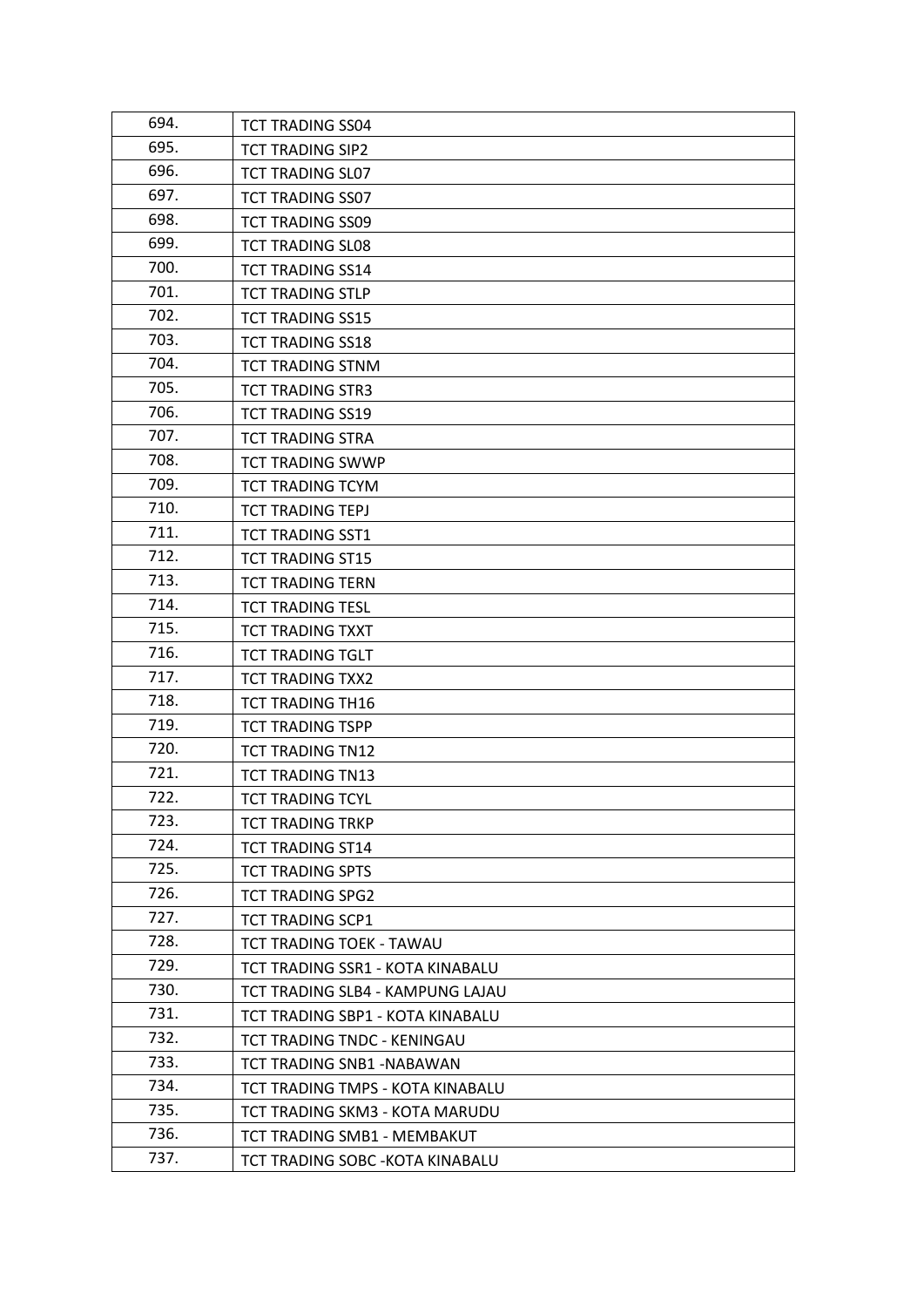| 738. | TCT TRADING SSIN - KOTA KINABALU             |
|------|----------------------------------------------|
| 739. | TCT TRADING SKD3 - KUDAT                     |
| 740. | TCT TRADING SOBB-BEAUFORT                    |
| 741. | <b>TCT TRADING SOB3 - PENAMPANG</b>          |
| 742. | TCT TRADING SOBH - KOTA KINABALU             |
| 743. | TCT TRADING SL10-LAHAD DATU                  |
| 744. | <b>TCT TRADING SOBP-papar</b>                |
| 745. | TCT TRADING SOBK-KENINGAU                    |
| 746. | TCT TRADING SBS2-SANDAKAN                    |
| 747. | TCT TRADING SS20-SANDAKAN                    |
| 748. | TCT TRADING SKG4-KENINGAU                    |
| 749. | TCT TRADING SBT1-TAWAU                       |
| 750. | TCT TRADING SBL - LAHAD DATU                 |
| 751. | <b>SUNSHINE</b>                              |
| 752. | SUNSHINE - KEYSIGHT TECHNOLOGIES (M) SDN BHD |
| 753. | <b>SUNSHINE - ASE P1</b>                     |
| 754. | SUNSHINE-DELL                                |
| 755. | SUNSHINE-LUMILEDS MALAYSIA                   |
| 756. | KOBE PRECISION TECHNOLOGY                    |
| 757. | <b>B10- B. BBRAUN MEDICAL INDUSTRIES</b>     |
| 758. | SUNSHINE-OSRAM-BAYAN LEPAS                   |
| 759. | <b>HTM PHARMACY</b>                          |
| 760. | HTM PHARMACY(CHEMOR)SDN BHD                  |
| 761. | HTM PHARMACY(TELUK INTAN)SDN BHD             |
| 762. | GP - HTM PHARMACY (BOTANI) SDN BHD           |
| 763. | HTM PHARMACY (BATU GAJAH) SDN BHD            |
| 764. | HTM PHARMACY (SITIAWAN) SDN BHD              |
| 765. | [HTM PHARMACY @ BATU GAJAH]                  |
| 766. | [HTM PHARMACY @ CHEMOR]                      |
| 767. | [HTM PHARMACY @ SITIAWAN]                    |
| 768. | [HTM PHARMACY @ TELUK INTAN]                 |
| 769. | [HTM PHARMACY @ BOTANI]                      |
| 770. | HTM PHARMACY-T.PERTAMA                       |
| 771. | HTM PHARMACY @ BOTANI                        |
| 772. | HTM PHARMACY @ TELUK INTAN                   |
| 773. | HTM PHARMACY @ CHEMOR                        |
| 774. | HTM PHARMACY - SIMEE - IPOH                  |
| 775. | HTM PHARMACY - KUALA KANGSAR                 |
| 776. | HTM PHARMACY - SG SIPUT - SG SIPUT           |
| 777. | HTM PHARMACY - BIDOR                         |
| 778. | HTM PHARMACY @ BATU GAJAH - BATU GAJAH       |
| 779. | HTM PHARMACY - PUSING-PUSING                 |
| 780. | HTM PHARMACY - MENGLEMBU                     |
| 781. | HTM PHARMACY - SERI MANJUNG                  |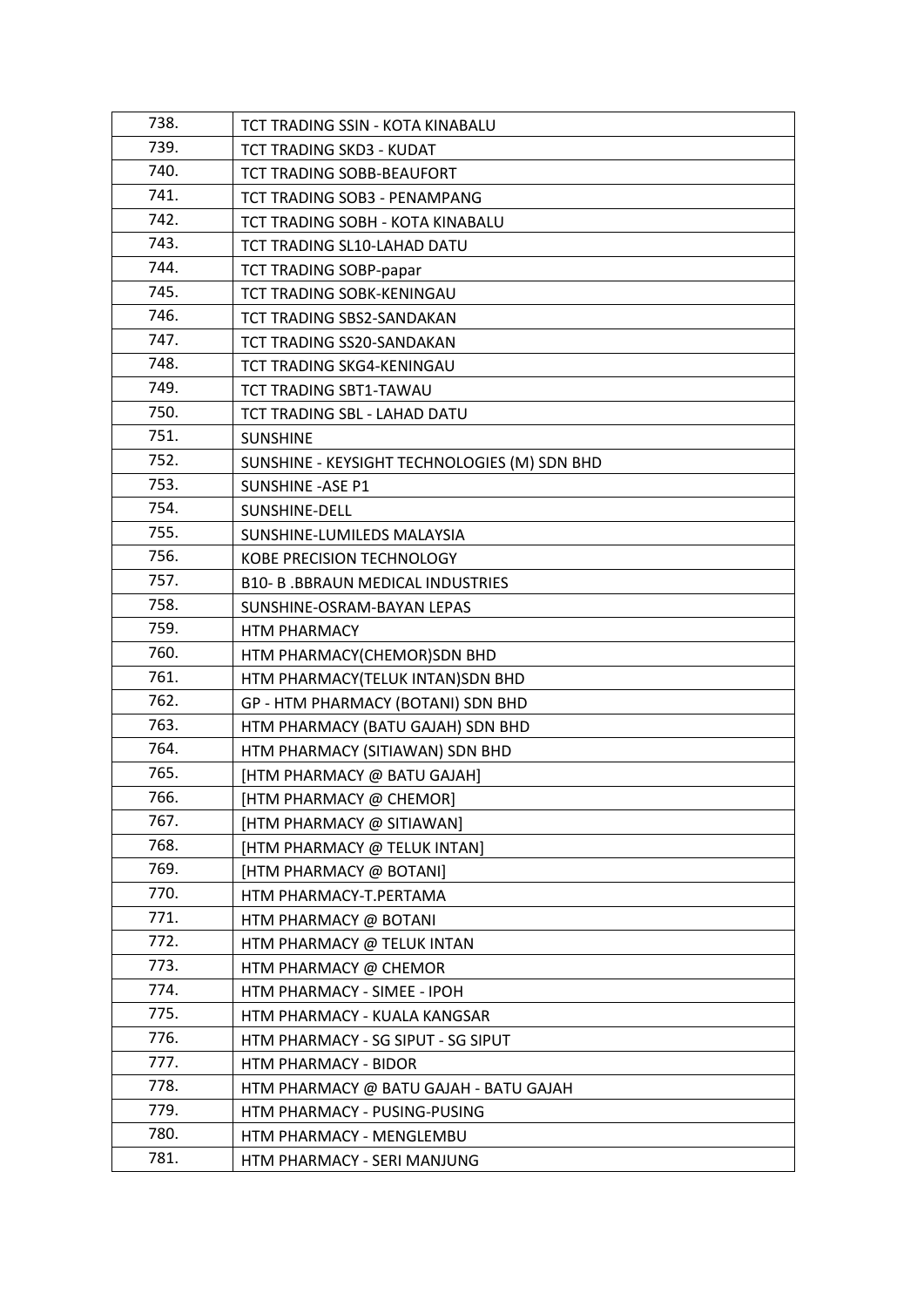| 782. | HTM PHARMACY - HUTAN MELINTANG |
|------|--------------------------------|
| 783. | HTM PHARMACY - TG MALIM        |
| 784. | PANTAI SELAMAT (IM) SB-KUANTAN |
| 785. | PANTAI SELAMAT (CUKAI)         |
| 786. | PANTAI SELAMAT SDN BHD         |
| 787. | PANTAI SELAMAT VALUE M         |
| 788. | PANTAI SELAMAT PERAMU          |
| 789. | PANTAI SELAMAT (IM) SB         |
| 790. | PANTAI SELAMAT SDN BHD         |
| 791. | PSRY PANTAI SELAMAT            |
| 792. | PANTAI SELAMAT (PEKAN) - PEKAN |
| 793. | PASARAYA KU KUALA SELANGOR     |
| 794. | PASARAYA KU BUKIT BERUNTUNG    |
| 795. | PASARAYAKU KEMPAS              |
| 796. | PASARAYA KU KOTA MASAI         |
| 797. | PASARAYA KU SKUDAI             |
| 798. | PASARAYA KU MERDEKA PERMAI     |
| 799. | PASARAYA KU PRIMA SAUJANA      |
| 800. | PASARAYA KU KLANG              |
| 801. | PASARAYA KU MUAR               |
| 802. | [PASARAYA KU MASJID TANAH]     |
| 803. | [PASARAYA KU SUNGAI UDANG]     |
| 804. | [PASARAYA KU SABAK BERNAM]     |
| 805. | [PASARAYA KU BENUT]            |
| 806. | [PASARAYA KU SENGGARANG]       |
| 807. | [PASARAYA KU BATANG KALI]      |
| 808. | [PASARAYA KU PORT DICKSON]     |
| 809. | [PASARAYAKU LUMUT]             |
| 810. | [PASARAYAKU KUALA KANGSAR]     |
| 811. | [PASARAYA KU PONTIAN]          |
| 812. | [PASARAYA KU BATU PAHAT]       |
| 813. | [PASARAYA KU KOTA TINGGI]      |
| 814. | [PASARAYA KU MERSING]          |
| 815. | [PASARAYA KU MASAI]            |
| 816. | [PASARAYA KU BUKIT DAHLIA]     |
| 817. | [PASARAYA KU TAMAN CENDANA]    |
| 818. | [PASARAYAKU TAIPING]           |
| 819. | [PASARAYAKU KAMUNTING]         |
| 820. | [PASARAYAKU KAMUNTING BARU]    |
| 821. | [PASARAYAKU SIMPANG]           |
| 822. | [PASARAYA KU AYER HITAM]       |
| 823. | [PASARAYAKU TELUK INTAN]       |
| 824. | [PASARAYAKU BAGAN SERAI]       |
| 825. | [PASARAYAKU PARIT BUNTAR]      |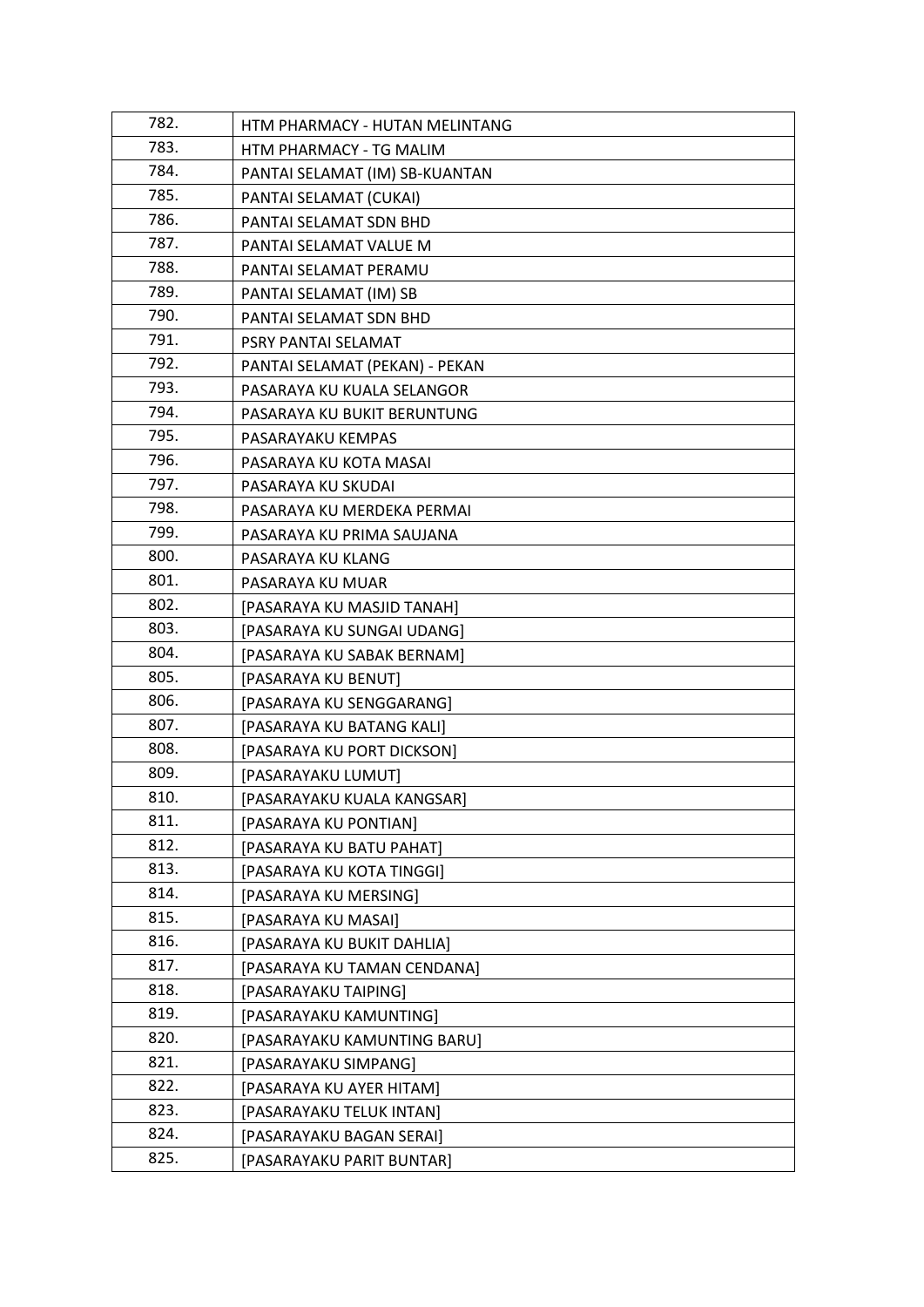| 826. | [PASARAYA KU KARAK]            |
|------|--------------------------------|
| 827. | [PASARAYA KU KUANTAN]          |
| 828. | [PASARAYA KU BALOK]            |
| 829. | [PASARAYA KU LABIS]            |
| 830. | [PASARAYA KU SEGAMAT]          |
| 831. | [PASARAYA KU KLUANG]           |
| 832. | [PASARAYA KU TAMAN YAYASAN]    |
| 833. | [PASARAYAKU STATION 18]        |
| 834. | [PASARAYAKU MERU]              |
| 835. | [PASARAYAKU SERI ISKANDAR]     |
| 836. | [PASARAYAKU TAMBUN]            |
| 837. | [PASARAYAKU KLEBANG PUTRA]     |
| 838. | [PASARAYAKU TANJONG RAMBUTAN]  |
| 839. | [PASARAYAKU GUA MUSANG]        |
| 840. | [PASARAYAKU PENGKALAN]         |
| 841. | [PASARAYA KU JERANTUT]         |
| 842. | [PASARAYA KU TEMERLOH]         |
| 843. | [PASARAYA KU KUALA TERENGGANU] |
| 844. | [PASARAYA KU BATU ENAM]        |
| 845. | [PASARAYA KU MANIR]            |
| 846. | [PASARAYA KU GONG BADAK]       |
| 847. | [PASARAYAKU BIDOR]             |
| 848. | [PASARAYAKU KAMPAR]            |
| 849. | [PASARAYAKU GOPENG]            |
| 850. | [PASARAYA KU BUKIT GOH]        |
| 851. | [PASARAYA KU KEMAMAN]          |
| 852. | [PASARAYA KU DUNGUN]           |
| 853. | [PASARAYA KU PAKA]             |
| 854. | [PASARAYA KU MARANG]           |
| 855. | [PASARAYA KU KG. BATU 49]      |
| 856. | [PASARAYA KU KUALA BERANG]     |
| 857. | [PASARAYA KU BUKIT BUNGA]      |
| 858. | [PASARAYA KU TANAH MERAH]      |
| 859. | [PASARAYA KU PEKAN]            |
| 860. | [PASARAYA KU KUALA BESUT]      |
| 861. | [PASARAYA KU MUADZAM SHAH]     |
| 862. | PASARAYA KU PASIR PUTEH        |
| 863. | PASARAYA KU PARIT SULONG       |
| 864. | PASARAYA KU GERIK              |
| 865. | MUHIBAH P. PONG                |
| 866. | MUHIBAH P. CHEPA               |
| 867. | MUHIBAH J. HAMZAH              |
| 868. | IMBASJAYA SDN BHD-JALAN TUARAN |
| 869. | <b>IMBASJAYA SDN BHD</b>       |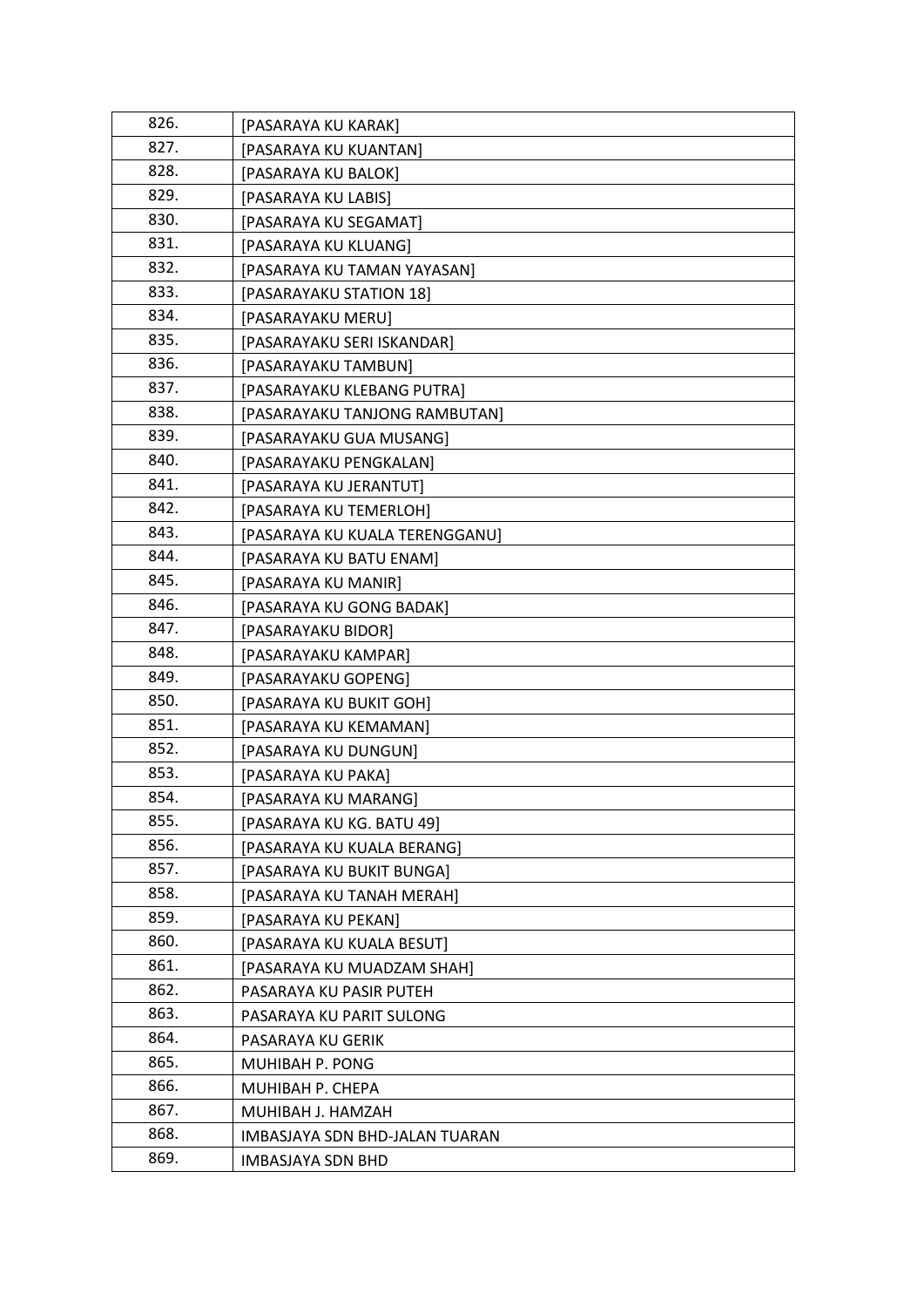| 870. | <b>GP - IMBASJAYA SDN BHD</b>              |
|------|--------------------------------------------|
| 871. | SERVAY S/MARKET-MIRI                       |
| 872. | SERVAY JY S/MKT-KUCHIN                     |
| 873. | SERVAY HYPER-MIRI PLAZA                    |
| 874. | SERVAY HYPER-K. SAMARAHAN                  |
| 875. | SERVAY JAYA-TMN TUNKU                      |
| 876. | <b>SERVAY MART</b>                         |
| 877. | SERVAY MART KEL-PT651                      |
| 878. | <b>SERVAY MART KEL-PT223</b>               |
| 879. | SERVAY MART KEL-2007H                      |
| 880. | SERVAY MART KEL-PT2511                     |
| 881. | SERVAY MART KEL-PT1531                     |
| 882. | <b>SERVAY MART KEL-PT795</b>               |
| 883. | SERVAY JY S/MKT-SENADI - MIRI              |
| 884. | SERVAY HYPER-PERMYJAYA - MIRI              |
| 885. | KIM HOCK SIBU                              |
| 886. | <b>EASY SHOP</b>                           |
| 887. | TUK TUK THAI BOAT NOODLE RESTAURANT @ MIRI |
| 888. | <b>MADAM TANG'S CAFÉ</b>                   |
| 889. | TUK TUK THAI BOAT NOODLE RESTAURANT        |
| 890. | <b>88 FRESH MART</b>                       |
| 891. | A A STATIONERY                             |
| 892. | BAR B Q PLAZA IOI MALL PUCHONG             |
| 893. | BAR B Q PLAZA TIME SQUARE                  |
| 894. | BAR B Q PLAZA GURNEY PLAZA                 |
| 895. | BAR B Q PLAZA THE MINES CITY               |
| 896. | BAR B Q PLAZA AEON BANDARAYA MELAKA        |
| 897. | BAR B Q PLAZA GENTING SKY AVENUE           |
| 898. | BAR B Q PLAZA ONE UTAMA                    |
| 899. | BAR B Q PLAZA THE MAIN PLACE               |
| 900. | BAR B Q PLAZA AEON BUKIT TINGGI            |
| 901. | BAR B Q PLAZA AEON METRO PRIMA             |
| 902. | BAR B Q PLAZA SUNWAY PYRAMID               |
| 903. | BAR B Q PLAZA SETIA CITY MALL              |
| 904. | BAR B Q PLAZA QUEENSBAY MALL               |
| 905. | BAR B Q PLAZA SUNWAY VELOCITY              |
| 906. | BAR B Q PLAZA PARADIGM PJ                  |
| 907. | BAR B Q PLAZA PARADIGM JOHOR BAHRU         |
| 908. | BAR B Q PLAZA DATARAN PAHLAWAN             |
| 909. | BAR B Q PLAZA SETAPAK CENTRAL              |
| 910. | BAR B Q IOI CITY MALL PUTRAJAYA            |
| 911. | BAR B Q PLAZA TOPPEN                       |
| 912. | BAR B Q PLAZA SOUTHKEY MIDVALLEY JB        |
| 913. | BAR B Q PLAZA CENTRAL I-CITY               |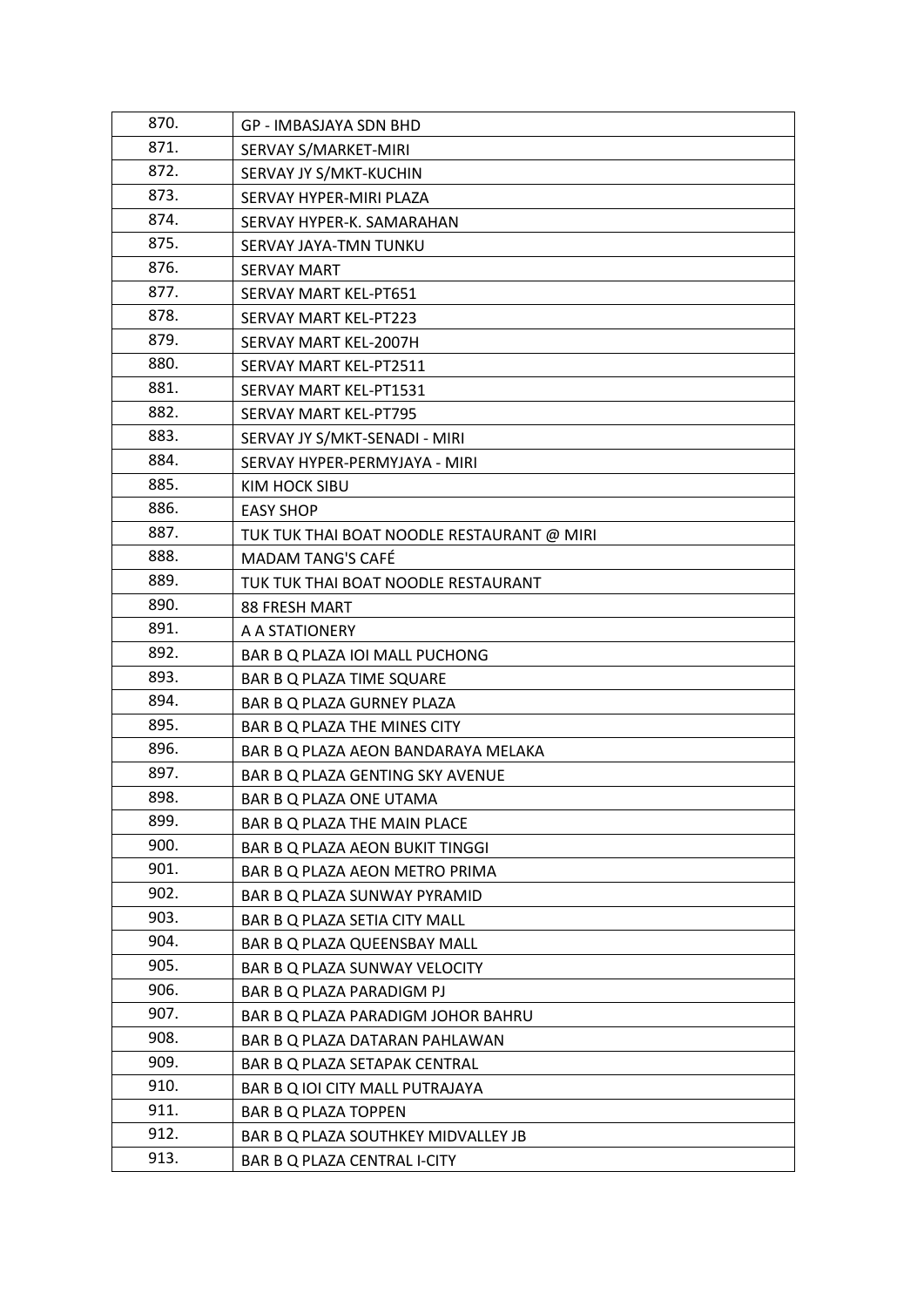| 914. | THE FACE SHOP @ RIVERCITY |
|------|---------------------------|
| 915. | THE FACE SHOP@PAVILION 2  |
| 916. | THE FACE SHOP@MID VALLEY  |
| 917. | THE FACE SHOP@AEONTEBRAU  |
| 918. | THE FACE SHOP@KTCC MALL   |
| 919. | THE FACE SHOP@AMAN C      |
| 920. | THE FACE SHOP@B MEGAMALL  |
| 921. | THE FACE SHOP@KUCHING     |
| 922. | THE FACE SHOP@B.MERTAJAM  |
| 923. | THE FACE SHOP@STAR MALL   |
| 924. | THE FACE SHOP@BATU PAHAT  |
| 925. | THE FACE SHOP@BINTULU     |
| 926. | THE FACE SHOP@KULAIJAYA   |
| 927. | THE FACE SHOP@SUNWAY C    |
| 928. | THE FACE SHOP@LEGENDA     |
| 929. | THE FACE SHOP@SUNWAY P    |
| 930. | THE FACE SHOP@IOI CITY M  |
| 931. | THE FACE SHOP@MAHKOTA P   |
| 932. | THE FACE SHOP@JBPARADIGM  |
| 933. | THE FACE SHOP@SUNWAY PM   |
| 934. | THE FACE SHOP@KK TIMES S  |
| 935. | THE FACE SHOP@SURIA S     |
| 936. | THE FACE SHOP@KLCC        |
| 937. | THE FACE SHOP@TAIPING     |
| 938. | THE FACE SHOP@THE CURVE   |
| 939. | THE FACE SHOP@THE SPRING  |
| 940. | THE FACE SHOP@KLUANG      |
| 941. | THE FACE SHOP@VIVACITY    |
| 942. | THE FACE SHOP@KOTA BHARU  |
| 943. | THE FACE SHOP@CITYSQUARE  |
| 944. | THE FACE SHOP@EAST COAST  |
| 945. | THE FACE SHOP@EMPIRE S G  |
| 946. | THE FACE SHOP@GURNEY P    |
| 947. | THE FACE SHOP@SANYAN      |
| 948. | THE FACE SHOP@SEREMBAN 2  |
| 949. | THE FACE SHOP@I CITY      |
| 950. | THE FACE SHOP@CHERAS      |
| 951. | THE FACE SHOP@1 UTAMA     |
| 952. | THE FACE SHOP@AEON B I    |
| 953. | THE FACE SHOP@AEON BT     |
| 954. | THE FACE SHOP@AEON IPOH   |
| 955. | THE FACE SHOP@AEON KINTA  |
| 956. | THE FACE SHOP@AEONMELAKA  |
| 957. | THE FACE SHOP@NU SENTRAL  |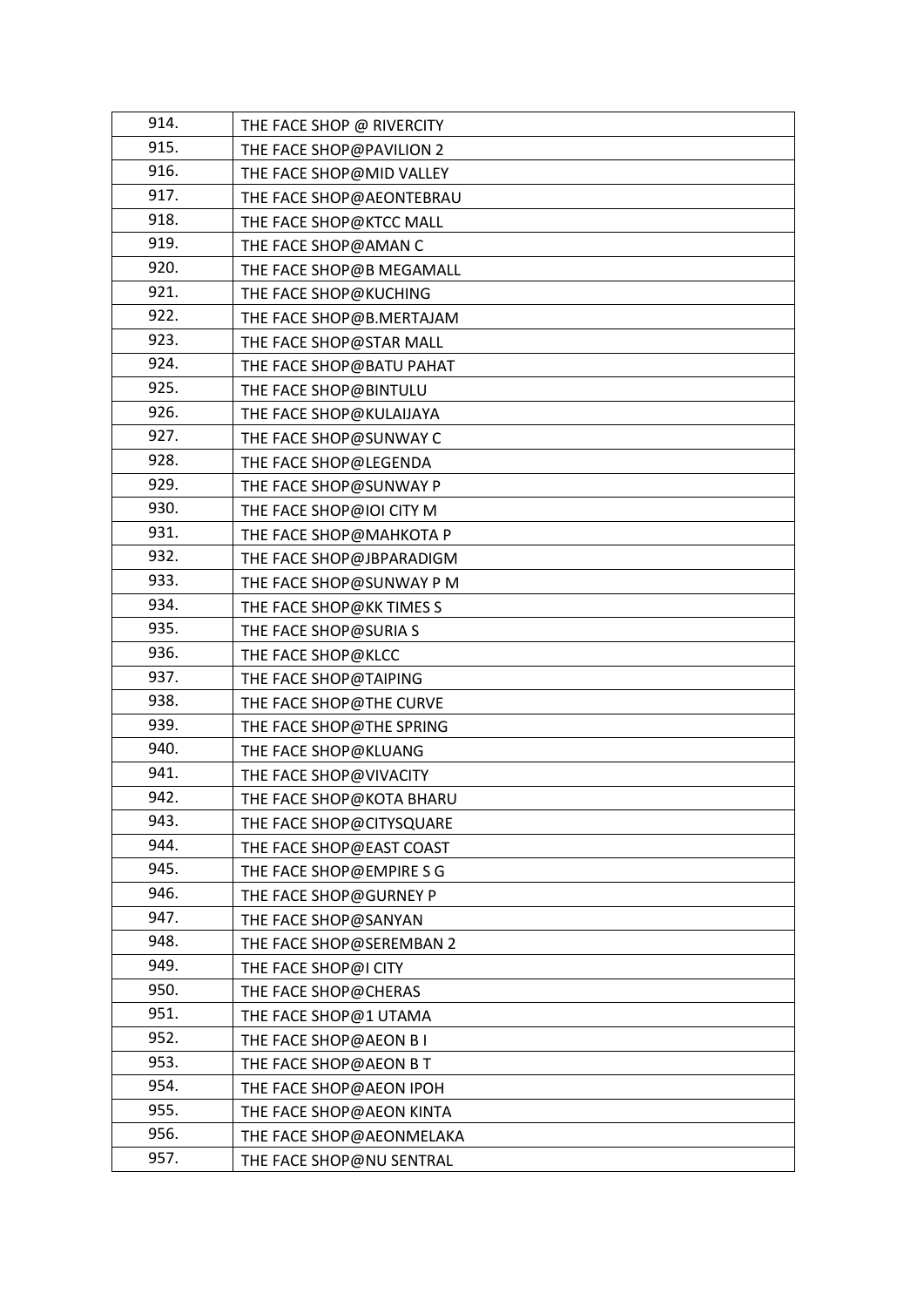| 958.  | THE FACE SHOP@PARADIGM               |
|-------|--------------------------------------|
| 959.  | THE FACE SHOP@PAVILION               |
| 960.  | THE FACE SHOP@QUEENSBAY              |
| 961.  | THE FACE SHOP@S.VELOCITY             |
| 962.  | THE FACE SHOP@SETAPAK C              |
| 963.  | THE FACE SHOP@SETIA CITY             |
| 964.  | THE FACE SHOP@SOUTHKEY               |
| 965.  | WISDOM SPRING ACADEMY                |
| 966.  | EXPRESS MOBIS MARKETING SDN. BHD.    |
| 967.  | PUSAT JAGAAN YAKIN EFEKTIF SDN BHD   |
| 968.  | HOONG FONG ENTERPRISE SDN BHD        |
| 969.  | VILY AUTOMOBILES SDN. BHD.           |
| 970.  | KEMUNCAK PARTS & ACCESSORIES SDN BHD |
| 971.  | <b>I-COLOUR SEPARATION SDN. BHD.</b> |
| 972.  | CEDES & CARRIAGE GARAGE SDN. BHD.    |
| 973.  | <b>SCM EDUCATION SDN BHD</b>         |
| 974.  | <b>E&amp;Y CONSULTATION SERVICES</b> |
| 975.  | <b>NEW STARRY MARKETING</b>          |
| 976.  | Kedai Ubat Tuck Seng Sdn Bhd         |
| 977.  | <b>SOON HUAT FRESHMART</b>           |
| 978.  | PASAR MINI AIK SING                  |
| 979.  | BEN MART TRADING SDN. BHD.           |
| 980.  | SYKT PERNIAGAAN & UBAT FOH PENG      |
| 981.  | HOR CHENG CHANG ENTERPRISE SDN. BHD. |
| 982.  | <b>INSAAN</b>                        |
| 983.  | <b>KEDAI RUNCIT USENMI</b>           |
| 984.  | AAC DISTRIBUTION SDN BHD             |
| 985.  | <b>KOK LEE TRADING</b>               |
| 986.  | ZHARA ENN FASHION                    |
| 987.  | HARDNET TECHNOLOGY SDN. BHD.         |
| 988.  | <b>MUROBOND PAINTS</b>               |
| 989.  | <b>BRIGENT</b>                       |
| 990.  | Joo Huat Book Store Sdn. Bhd.        |
| 991.  | <b>HOON MEOW HENG</b>                |
| 992.  | OHHSOME DISTRIBUTION                 |
| 993.  | A PLUS AGROMART                      |
| 994.  | <b>THT</b>                           |
| 995.  | ELITE PHARMACY                       |
| 996.  | PERNIAGAAN CHIN LEE                  |
| 997.  | AA PHARMACY                          |
| 998.  | <b>NOURISH BIO TECH</b>              |
| 999.  | KEDAI UBAT WAN SHUN                  |
| 1000. | LIAN SOON FOODS SEREMBAN SDN BHD     |
| 1001. | SIN CHUAN SENG FRUIT                 |